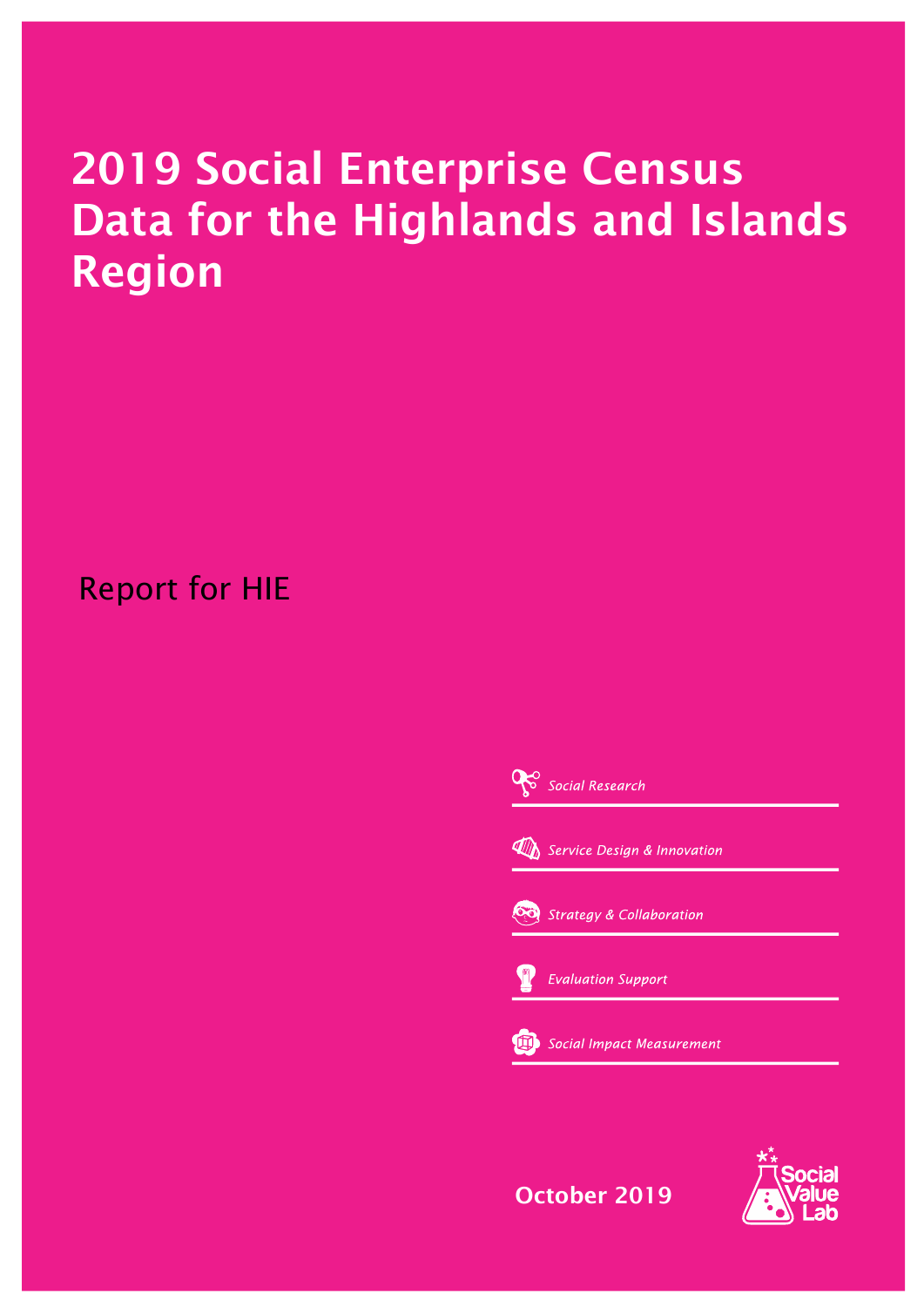# **1. Introduction**

**This report presents an analysis of the social enterprise sector in the Highlands and Islands region of Scotland, based on the data collected for the Social Enterprise Census 2019, the definitive biennial account of social enterprise activity in Scotland** 

The Social Enterprise Census 2019 research consists of a number of elements:

- Identification of the population of social enterprises currently active in Scotland.
- A full and objective financial assessment of the population of social enterprises from publicly available financial accounts.
- A large-scale Census survey of social enterprises.
- An extensive financial and economic analysis of the available data, including income, employment and GVA (Gross Value Added) estimates.

This report has extracted the data for the Highlands and Islands region and where possible and sensible, comparisons with the 2017 Census and/or the entire Social Enterprise community are made.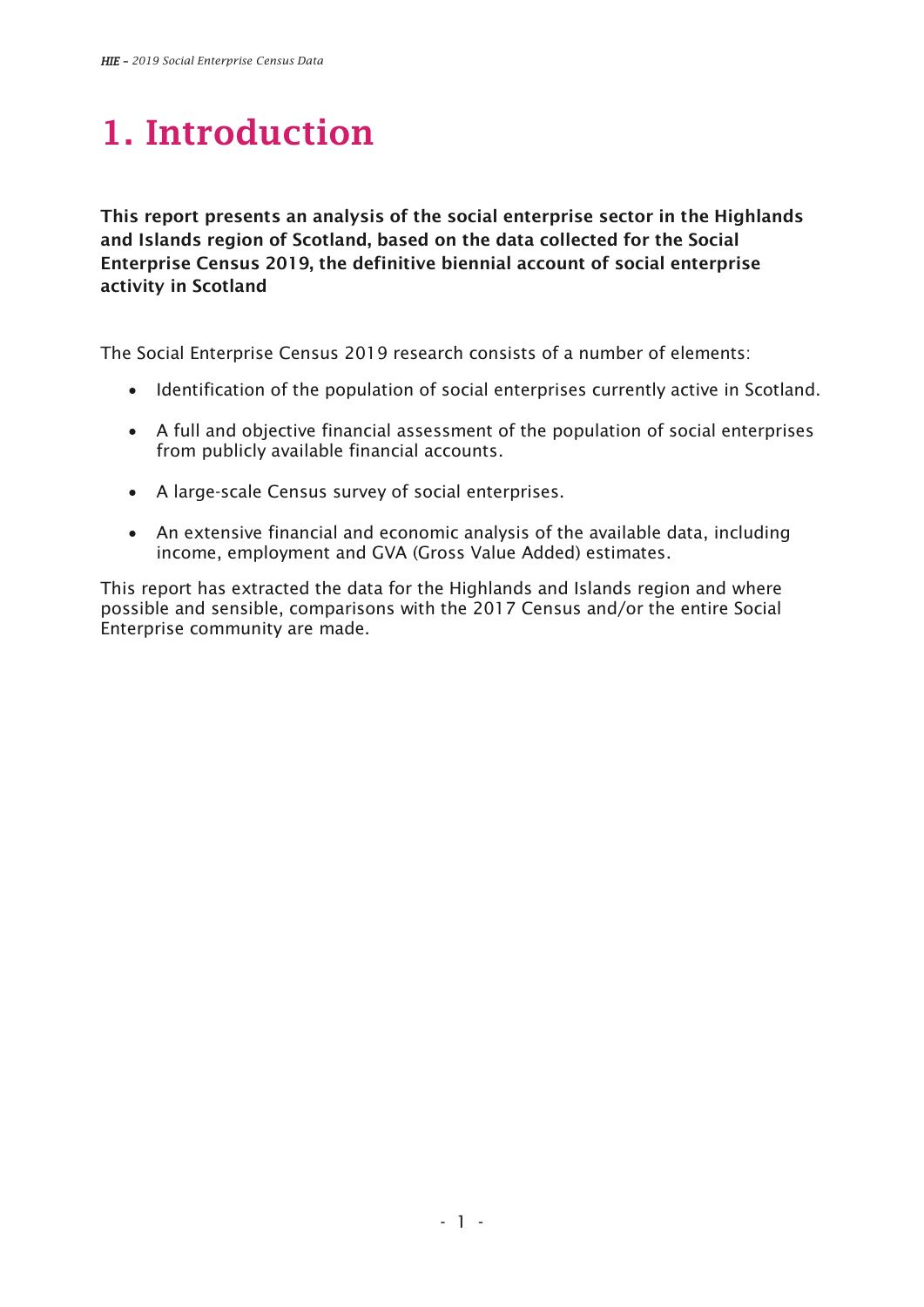# **2. The Composition of the Sector**

6,025 1,270

Social enterprises operating in Scotland

Are located in the Highlands and Islands (2017: 1,196)

#### **Age**

|               | % of Highlands &<br><b>Islands SEs 2019</b> | % of Highlands &<br>Islands SEs 2017 | % of All Social<br><b>Enterprises</b> |
|---------------|---------------------------------------------|--------------------------------------|---------------------------------------|
| 0-4 years     | 8%                                          | 11%                                  | 15%                                   |
| 5-10 years    | 17%                                         | 17%                                  | 18%                                   |
| Over 10 years | 75%                                         | 72%                                  | 67%                                   |
| <b>Total</b>  | 100%                                        | 100%                                 | 100%                                  |

### **Average age**

| <b>Highlands &amp; Islands SEs</b><br>2019 | <b>Highlands &amp; Islands SEs</b><br>2017 | All Social Enterprises |
|--------------------------------------------|--------------------------------------------|------------------------|
| 20 years                                   | 21 years                                   | 21 years               |

## **Self-Identify as "Social Enterprise"**

| <b>Highlands &amp; Islands SEs</b><br>2019 | Highlands & Islands SEs<br>2017 |                  | All Social Enterprises |
|--------------------------------------------|---------------------------------|------------------|------------------------|
| 52%                                        | 52%                             |                  | 55%                    |
| <b>Income Band</b>                         |                                 |                  |                        |
| Income                                     | % of Highlands &                | % of Highlands & | % of all Social        |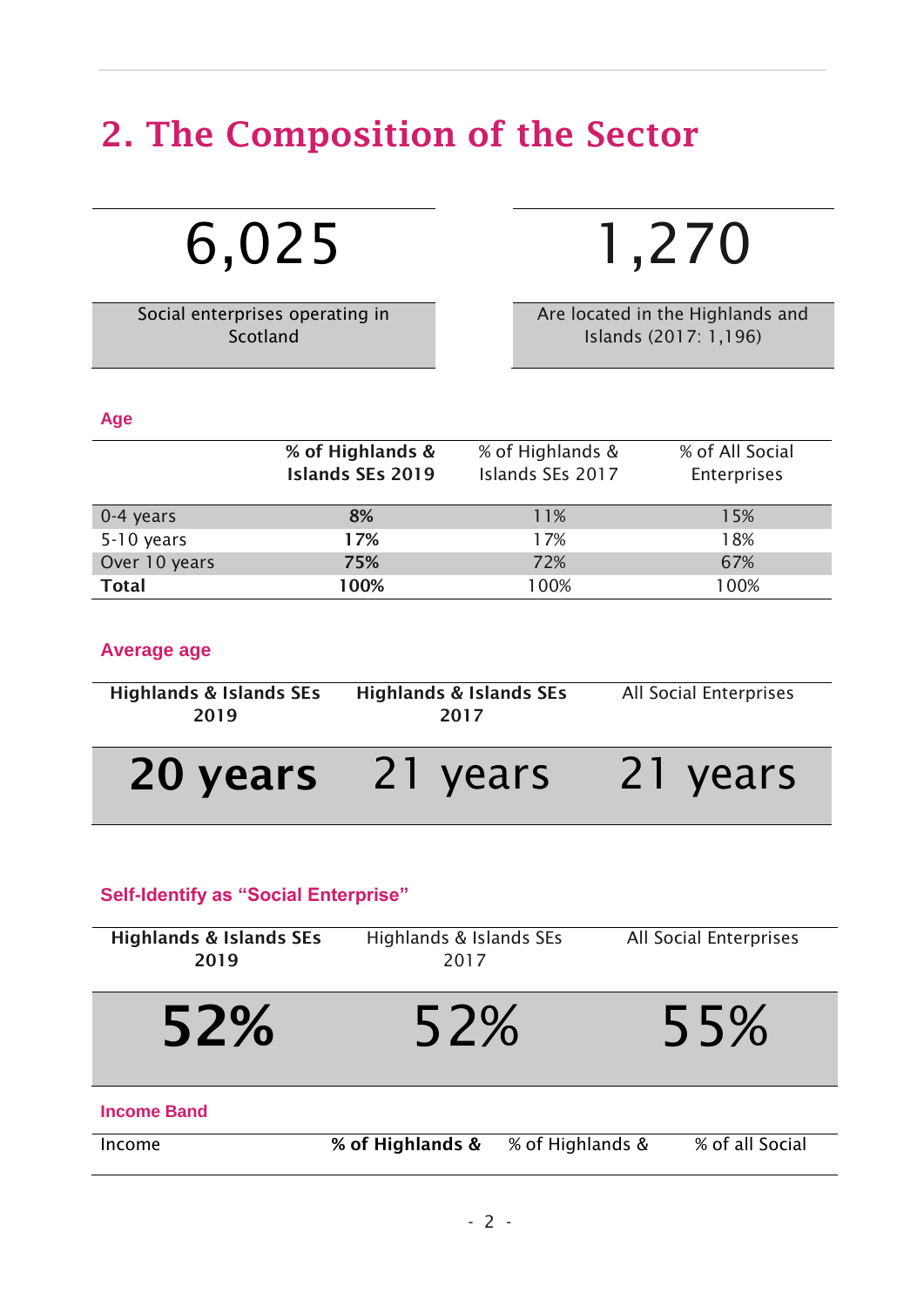**Islands SEs 2019** Islands SEs 2017 Enterprises £0-£49,000 **55%** 57.8% 42% £50,000-£99,000 **14%** 14.2% 13% £100,000-£249,000 **15%** 13.6% 16% £250,000-£499,000 **6%** 5.3% 10% £500,000-£999,000 **5%** 4.7% 7% £1,000,000-£4,999,000 **4%** 3.2% 8% £5,000,000+ **1%** 1.1% 4% Total **100%** 100% 100%

## **Legal Form**

| Legal Form                                       | % of Highlands<br>& Islands SEs<br>2019 | % of Highlands &<br>Islands SEs 2017 | % of All Social<br><b>Enterprises</b> |
|--------------------------------------------------|-----------------------------------------|--------------------------------------|---------------------------------------|
| <b>Company Limited by</b><br>Guarantee           | 45.0%                                   | 45%                                  | 42.5%                                 |
| Unincorporated                                   | 23.0%                                   | 26%                                  | 20.7%                                 |
| <b>Community Interest</b><br>Company             | 9.9%                                    | 7%                                   | 14.7%                                 |
| Scottish Charitable<br>Incorporated Organisation | 9.7%                                    | 9%                                   | 11.3%                                 |
| <b>Trust</b>                                     | 8.6%                                    | 9%                                   | 4.8%                                  |
| <b>Registered Society</b>                        | 3.8%                                    | 4%                                   | 6.0%                                  |
| <b>Total</b>                                     | 100%                                    | 100%                                 | 100%                                  |

## **Charitable Status**

| % of Highlands & Islands | % of Highlands & Islands | % of all Social |
|--------------------------|--------------------------|-----------------|
| <b>SEs 2019</b>          | SEs 2019                 | Enterprises     |
| 77%                      | N/a                      | 72%             |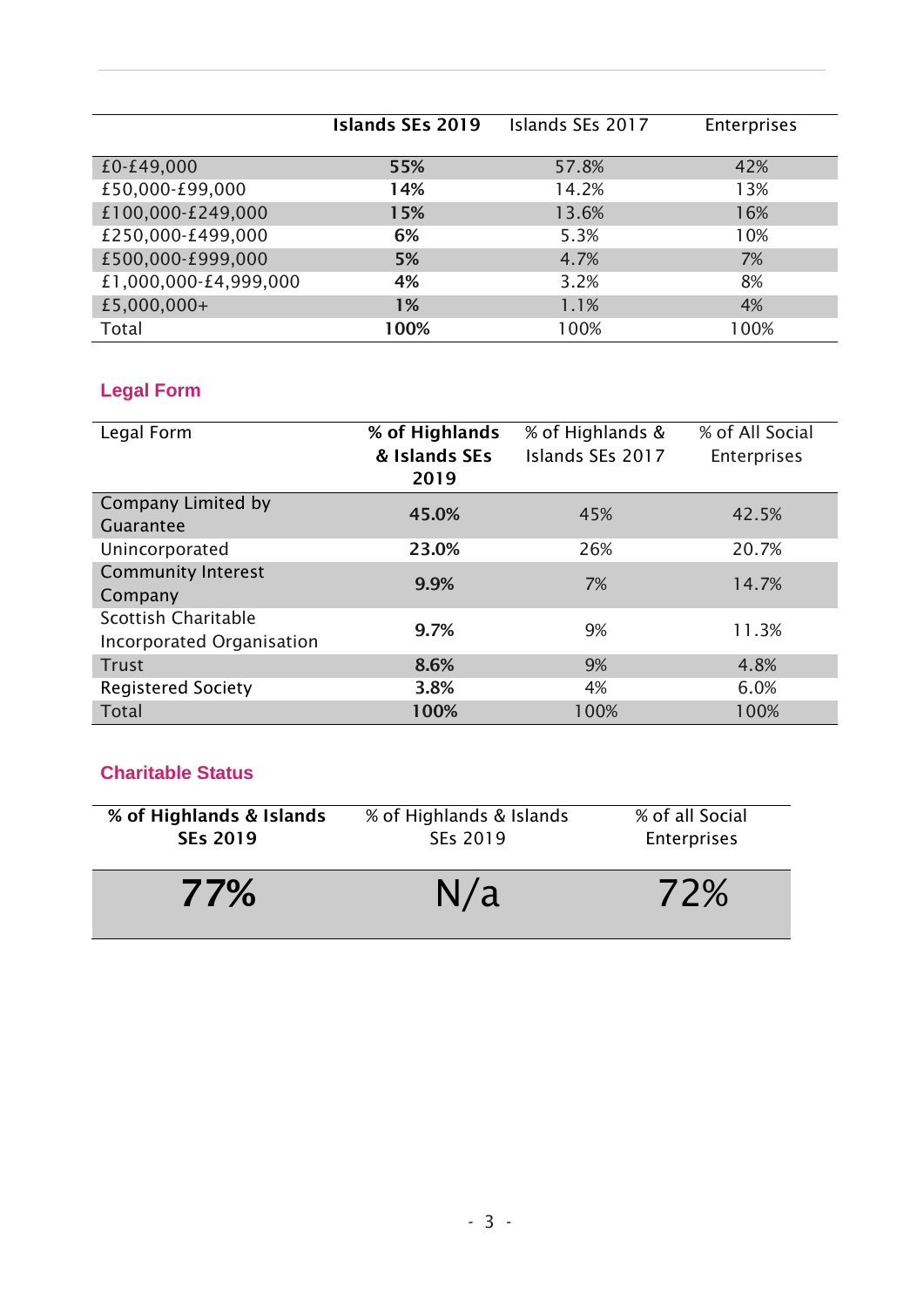# **3. Geographic Coverage**

# **By HIE Region**

|                          | Number of            | % of All           | Number of     | $%$ of All         |
|--------------------------|----------------------|--------------------|---------------|--------------------|
|                          | <b>All Highlands</b> | Highlands &        | All Highlands | Highlands &        |
|                          | & Islands SEs        | <b>Islands SEs</b> | & Islands SEs | <b>Islands SEs</b> |
|                          | 2019                 | 2019               | 2017          | 2017               |
| Argyll and the Islands   | 262                  | 21%                | 248           | 21%                |
| Caithness and Sutherland | 125                  | 10%                | 119           | 10%                |
| Inner Moray Firth        | 250                  | 20%                | 236           | 20%                |
| Ross, Skye and Lochaber  | 185                  | 15%                | 181           | 15%                |
| <b>Moray</b>             | 151                  | 12%                | 140           | 12%                |
| Orkney                   | 69                   | 5%                 | 64            | 5%                 |
| <b>Outer Hebrides</b>    | 120                  | 9%                 | 107           | 9%                 |
| Shetland                 | 108                  | 9%                 | 101           | 8%                 |
| <b>ALL REGIONS</b>       | 1,270                | 100%               | 1,196         | 100%               |

### **Urban-Rural**

|                               | % of Highlands &<br><b>Islands SEs 2019</b> | % of Highlands &<br>Islands SEs 2017 | % of Social<br><b>Enterprises</b> |
|-------------------------------|---------------------------------------------|--------------------------------------|-----------------------------------|
| Large Urban Areas             | 0%                                          | 0.0%                                 | 36%                               |
| <b>Other Urban Areas</b>      | 9%                                          | 8.6%                                 | 19%                               |
| <b>Accessible Small Towns</b> | 2%                                          | 1.6%                                 | 6%                                |
| <b>Remote Small Towns</b>     | 17%                                         | 18.0%                                | 6%                                |
| <b>Accessible Rural</b>       | 8%                                          | 7.7%                                 | 14%                               |
| Remote Rural                  | 65%                                         | 64%                                  | 19%                               |
| <b>SCOTLAND</b>               | 100%                                        | 100%                                 | 100%                              |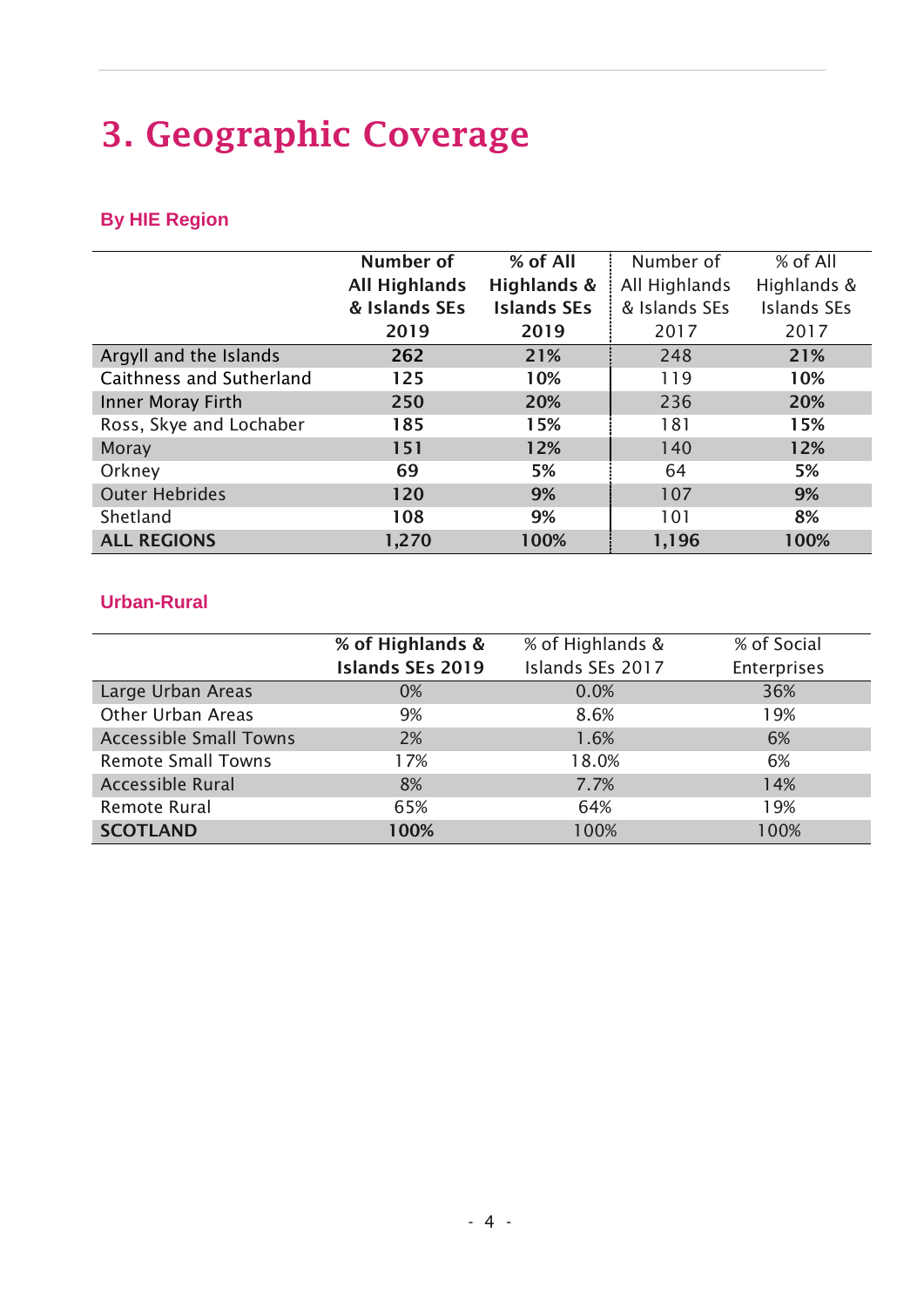# **Highlands & Islands SEs 2019**

| <b>RURAL</b>                 | <b>URBAN</b> |
|------------------------------|--------------|
| 72.5%                        | 27.5%        |
| Highlands & Islands SEs 2017 |              |
| 72%                          | 28%          |
| All Social Enterprises       |              |
| 22%                          | 67%          |

## **Deprived Communities**

|                         | % of Highlands<br>& Islands SEs<br>2019 | % of Highlands &<br>Islands SEs 2017 | % of Social<br><b>Enterprises</b> |
|-------------------------|-----------------------------------------|--------------------------------------|-----------------------------------|
| 20% Most Deprived Areas | 4%                                      | 5%                                   | 17%                               |
| <b>Rest of Scotland</b> | 96%                                     | 95%                                  | 83%                               |

### **Community Enterprises**

Social Enterprises Covering a Neighbourhood/Community AND are Led by and Accountable to People in the Area

| <b>Highlands &amp; Islands SEs</b><br>2019 | <b>Highlands &amp; Islands SEs</b><br>2017 | <b>All Social Enterprises</b> |
|--------------------------------------------|--------------------------------------------|-------------------------------|
| 41%                                        | N/a                                        | 24%                           |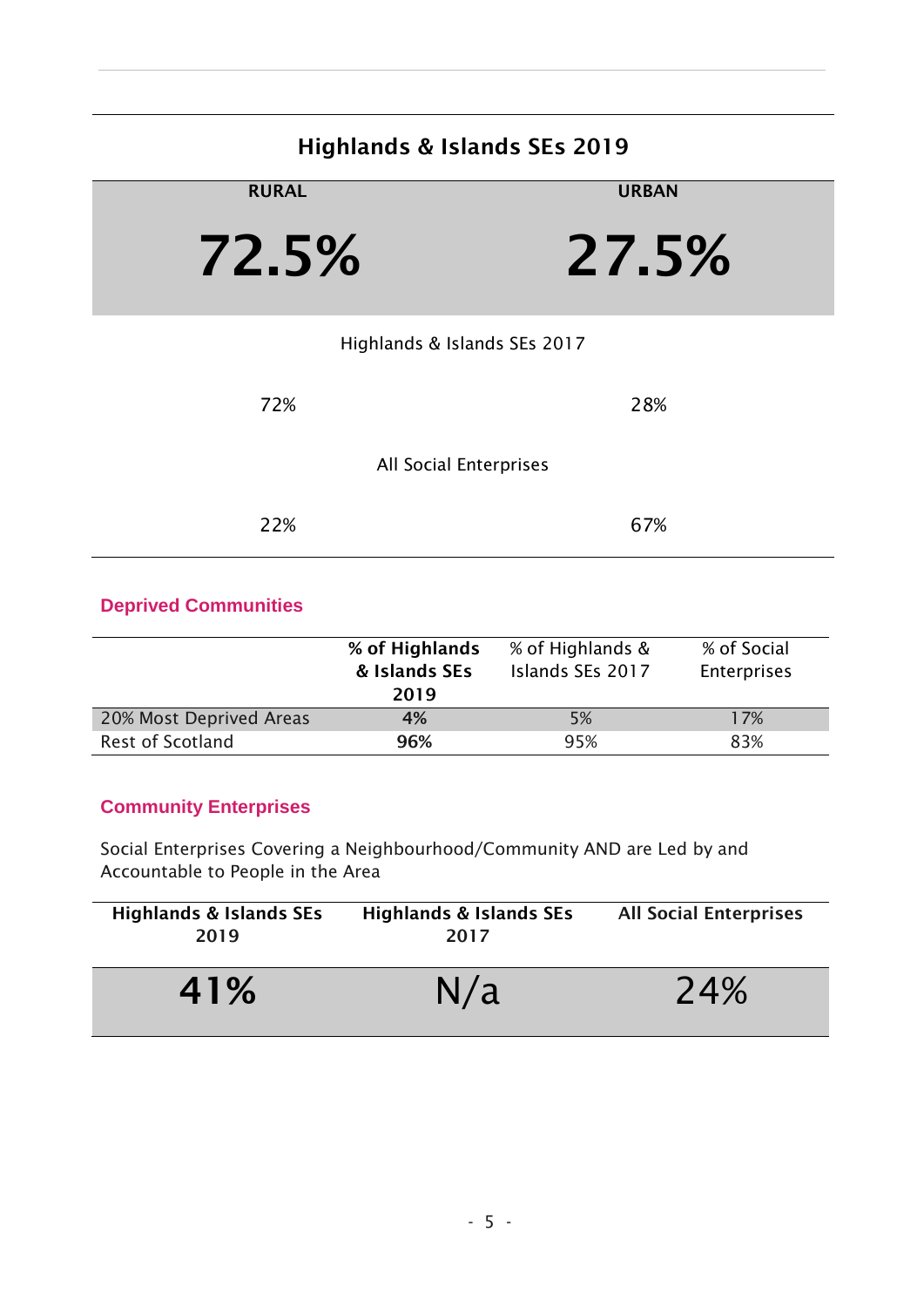# **4. Markets**

## **Economic Field**

| <b>Economic Field</b>                 | Number of                                  | % of Highlands<br>& Islands SEs | % of All Social |
|---------------------------------------|--------------------------------------------|---------------------------------|-----------------|
|                                       | <b>Highlands and</b><br><b>Islands SEs</b> |                                 | Enterprises     |
| Arts & Creative Industries            | 110                                        | 8.7%                            | 14%             |
| <b>Community Centres &amp; Halls</b>  | 344                                        | 27.1%                           | 17%             |
| Early Learning & Childcare            | 78                                         | 6.1%                            | 11%             |
| Education, Training &<br>Employment   | 41                                         | 3.2%                            | 5%              |
| Environment & Recycling               | 47                                         | 3.7%                            | 3%              |
| <b>Financial Services</b>             | 5                                          | 0.4%                            | 2%              |
| Food, Catering & Hospitality          | 18                                         | 1.4%                            | 2%              |
| <b>Health &amp; Social Care</b>       | 78                                         | 6.1%                            | 13%             |
| Housing                               | 21                                         | 1.7%                            | 4%              |
| Information, Consultancy &<br>Support | 40                                         | 3.1%                            | 4%              |
| Property, Energy, Utilities & Land    | 144                                        | 11.3%                           | 5%              |
| Retailing                             | 58                                         | 4.6%                            | 4%              |
| Sport & Leisure                       | 64                                         | 5.0%                            | 5%              |
| Tourism, Heritage & Festivals         | 134                                        | 10.6%                           | 6%              |
| Transport                             | 41                                         | 3.2%                            | 2%              |
| Other                                 | 47                                         | 3.7%                            | 4%              |
| <b>ALL SOCIAL ENTERPRISES</b>         | 1,270                                      | 100%                            | 100%            |

# **Widest geography across which Social Enterprises operate**

| Coverage                      | $%$ of               | % of Highlands  | % of All Social    |
|-------------------------------|----------------------|-----------------|--------------------|
|                               | <b>Highlands and</b> | and Islands SEs | <b>Enterprises</b> |
|                               | <b>Islands SEs</b>   | 2017            |                    |
|                               | 2019                 |                 |                    |
| A Single Neighbourhood or     | 42%                  | N/a             | 26%                |
| Community                     |                      |                 |                    |
| A Local Authority Area        | 30%                  | N/a             | 31%                |
| More than One Local Authority | 10%                  | N/a             | 21%                |
| Area                          |                      |                 |                    |
| Scotland-wide                 | 5%                   | N/a             | 11%                |
| Across the UK                 | 3%                   | N/a             | 3%                 |
| Internationally               | 11%                  | N/a             | 8%                 |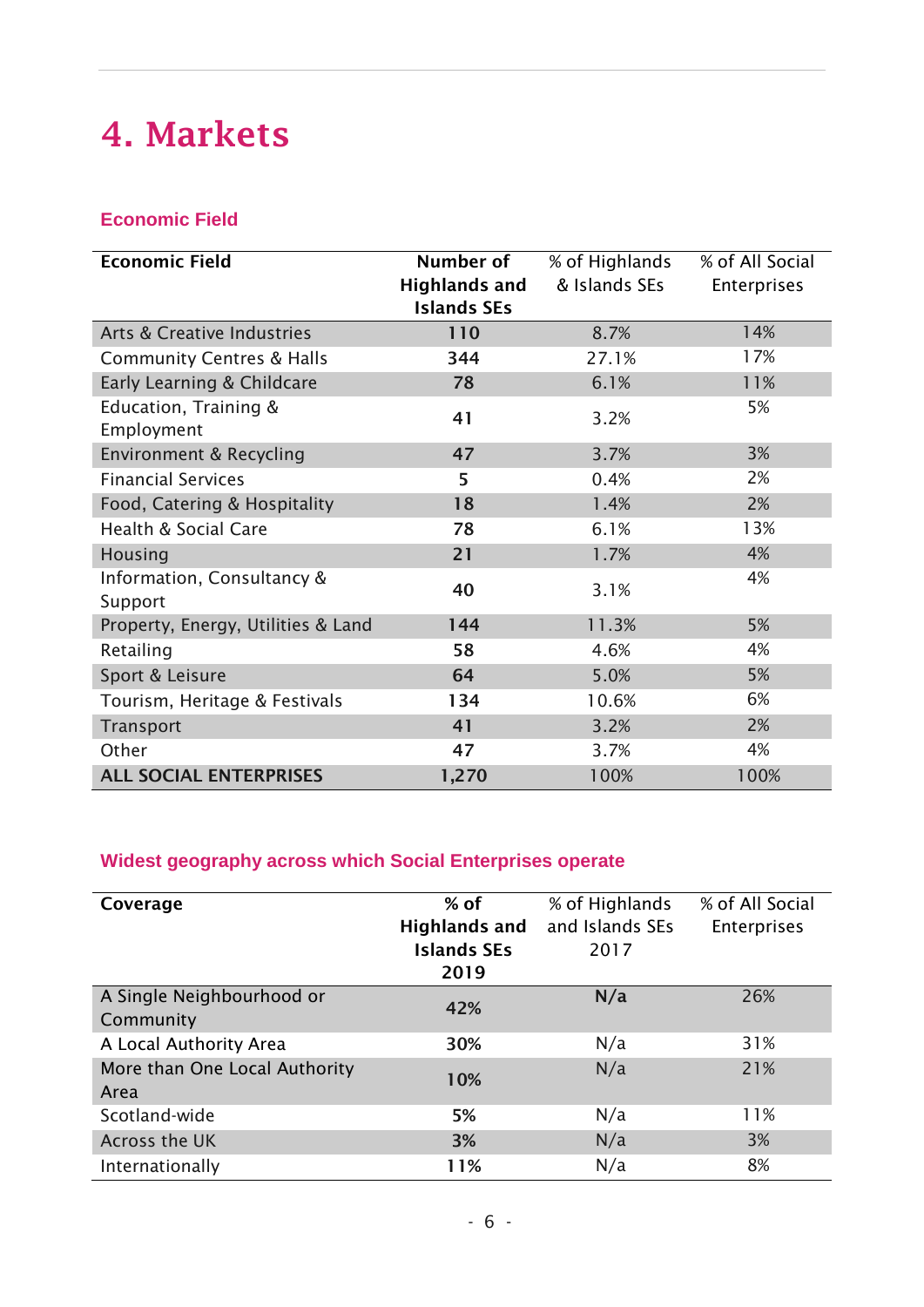# **International Activity**

|                                                      | $%$ of<br>Highlands &<br><b>Islands SEs</b><br>2019 | % of Highlands<br>& Islands SEs<br>2017   | % of All Social<br><b>Enterprises</b> |
|------------------------------------------------------|-----------------------------------------------------|-------------------------------------------|---------------------------------------|
| Have Exported/Licensed Overseas<br>in Last 12 Months | 8%                                                  | 4%                                        | 6%                                    |
| <b>Main Offering</b><br>Offering                     | $%$ of                                              | $%$ of                                    | % of all Social                       |
|                                                      | Highlands &<br><b>Islands SEs</b><br>2019           | Highlands &<br><b>Islands SEs</b><br>2017 | <b>Enterprises</b>                    |
| <b>Mainly Goods</b>                                  | 16%                                                 | 14%                                       | 12%                                   |
| Goods and Services Equally                           | 15%                                                 | 14%                                       | 11%                                   |
| <b>Mainly Services</b>                               | 70%                                                 | 73%                                       | 76%                                   |

# **Reason for starting trading**

| Alternative Provider        | $%$ of<br>Highlands &<br><b>Islands SEs</b><br>2019 | % of Highlands<br>& Islands SEs<br>2017 | % of all Social<br>Enterprises |
|-----------------------------|-----------------------------------------------------|-----------------------------------------|--------------------------------|
| Identified a market         | 69%                                                 | N/a                                     | 79%                            |
| Gap in local provision      | 70%                                                 | N/a                                     | 76%                            |
| Ability to compete          | 14%                                                 | N/a                                     | 23%                            |
| Response to service closure | 19%                                                 | N/a                                     | 18%                            |

### **Customers**

| <b>Customer Group</b> | $%$ of<br>Highlands &<br><b>Islands SEs</b><br>2019 | % of Highlands<br>& Islands SEs<br>2017 | % of all<br>Social<br>Enterprises |
|-----------------------|-----------------------------------------------------|-----------------------------------------|-----------------------------------|
| <b>Public Sector</b>  | 42%                                                 | 41%                                     | 53%                               |
| <b>Private Sector</b> | 34%                                                 | 35%                                     | 39%                               |
| <b>Third Sector</b>   | 31%                                                 | 33%                                     | 47%                               |
| <b>General Public</b> | 85%                                                 | 84%                                     | 79%                               |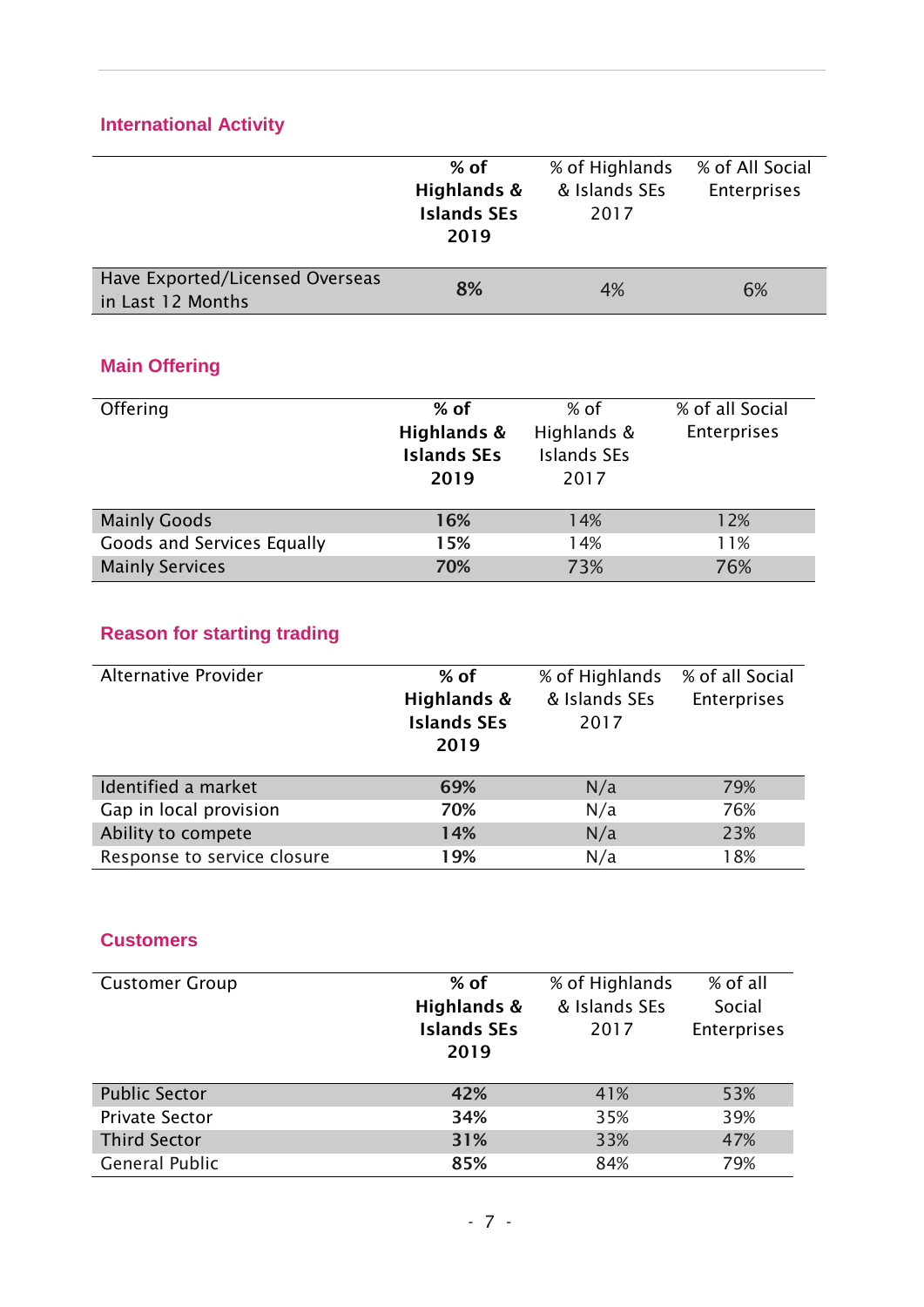## **Bidding for Public Contracts**

| Situation                                | $%$ of<br>Highlands &<br><b>Islands SEs</b><br>2019 | % of Highlands<br>& Islands SEs<br>2017 | % of All Social<br>Enterprises |
|------------------------------------------|-----------------------------------------------------|-----------------------------------------|--------------------------------|
| Did Not Bid For Contracts                | 85%                                                 | 87%                                     | 79%                            |
| Unsuccessful in Bidding for<br>Contracts | 2%                                                  | 2%                                      | 4%                             |
| Won a Contract                           | 12%                                                 | 11%                                     | 17%                            |

# **Reason for Not Submitting a Tender for Public Contracts**

| Reported reason                      | $%$ of             | % of Highlands | % of All Social    |
|--------------------------------------|--------------------|----------------|--------------------|
|                                      | Highlands &        | & Islands SEs  | <b>Enterprises</b> |
|                                      | <b>Islands SEs</b> | 2017           |                    |
|                                      | 2019               |                |                    |
|                                      |                    |                |                    |
| Insufficient Capacity, Capability    | 53%                | N/a            | 56%                |
| or Experience to Deliver             |                    |                |                    |
| <b>Published Requirements Do Not</b> |                    |                |                    |
| <b>Match Products/Services</b>       | 44%                | N/a            | 41%                |
| Unable to Find Suitable              |                    |                |                    |
| Partners/Consortia Members           | 16%                | N/a            | 14%                |
| There Are Too Many Potential         |                    |                |                    |
| <b>Risks</b>                         | 11%                | N/a            | 12%                |
|                                      |                    |                |                    |
| <b>Unrealistic Budget</b>            | 7%                 | N/a            | 9%                 |
| Unrealistic Contract Timetable       | 6%                 | N/a            | 8%                 |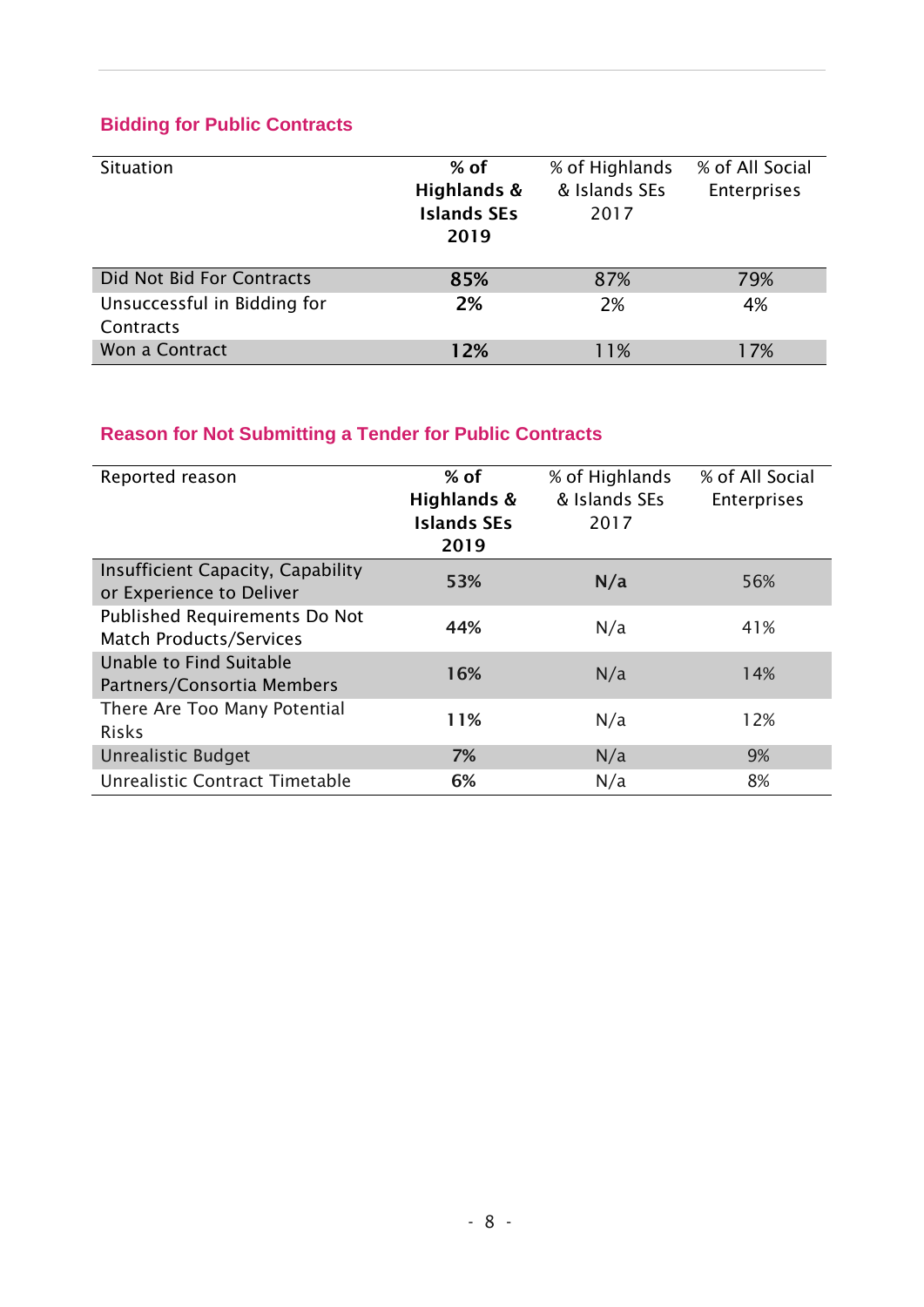# **5. Business Practices**

## **Good Governance**

| <b>Highlands &amp; Islands SEs 2019</b>                                                                      |                                                                                               |                                                                                                                     |  |
|--------------------------------------------------------------------------------------------------------------|-----------------------------------------------------------------------------------------------|---------------------------------------------------------------------------------------------------------------------|--|
|                                                                                                              | 98%                                                                                           | 83%                                                                                                                 |  |
| The average number of<br>Trustees/Directors in<br>overall management and<br>control of social<br>enterprises | Of social enterprises<br>report a minimum of 3<br>unrelated<br>Directors/Trustees in<br>place | Of social enterprises<br>are led by and<br>accountable to people<br>in a particular<br>neighbourhood /<br>community |  |
|                                                                                                              | Highlands & Islands SEs 2017                                                                  |                                                                                                                     |  |
| $\overline{7}$                                                                                               | 96%                                                                                           | 85%                                                                                                                 |  |
| All Social Enterprises                                                                                       |                                                                                               |                                                                                                                     |  |
| 7                                                                                                            | 97%                                                                                           | 69%                                                                                                                 |  |

## **Diverse Leadership**

| <b>DIVERSITY ON BOARDS</b>                                     | % of Directors/<br>Highlands &<br><b>Islands SEs 2019</b> | % of Directors/<br>Highlands & Islands<br>SEs 2017 | % of Directors/ All<br>Social Enterprises |
|----------------------------------------------------------------|-----------------------------------------------------------|----------------------------------------------------|-------------------------------------------|
| Women                                                          | 50%                                                       | 49%                                                | 54%                                       |
| People from Black and<br><b>Minority Ethnic</b><br>Communities | $1\%$                                                     | 2%                                                 | 3%                                        |
| <b>Young People</b><br>(Aged Under 25 Years)                   | 2%                                                        | 3%                                                 | 2%                                        |
| People with a Disability<br>or Long Term Health<br>Condition   | 8%                                                        | 6%                                                 | 11%                                       |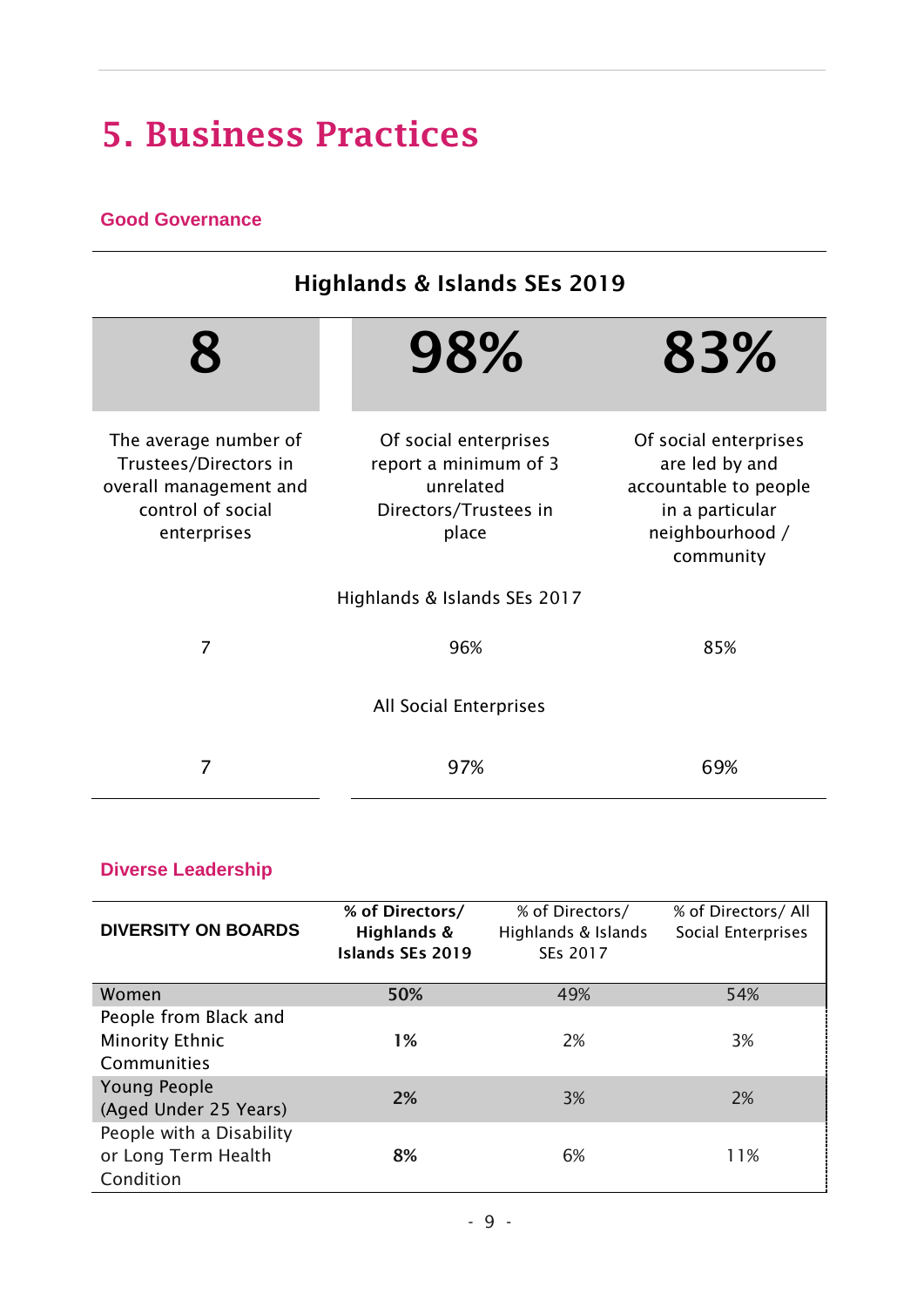| At Least Half Directors are Female |                                    |                               |
|------------------------------------|------------------------------------|-------------------------------|
| <b>Highlands &amp; Islands SEs</b> | <b>Highlands &amp; Islands SEs</b> | <b>All Social Enterprises</b> |
| 2019                               | 2017                               |                               |
|                                    |                                    |                               |
| 57%                                | 50%                                | 60%                           |
|                                    |                                    |                               |

**Profile Of Salaried Social Enterprise Leaders/Managers**

# **Highlands & Islands SEs 2019**

| 67%    | $1\%$                                      | 2%                                       | 10%                                            |
|--------|--------------------------------------------|------------------------------------------|------------------------------------------------|
| Female | <b>Black and</b><br><b>Minority Ethnic</b> | Young person<br>(aged under 25<br>years) | Disability or<br>long-term health<br>condition |
|        | Highlands & Islands SEs 2017               |                                          |                                                |
| 62%    | 1%                                         | 3%                                       | 15%                                            |
|        | All social enterprises                     |                                          |                                                |
| 65%    | 3%                                         | 3%                                       | 16%                                            |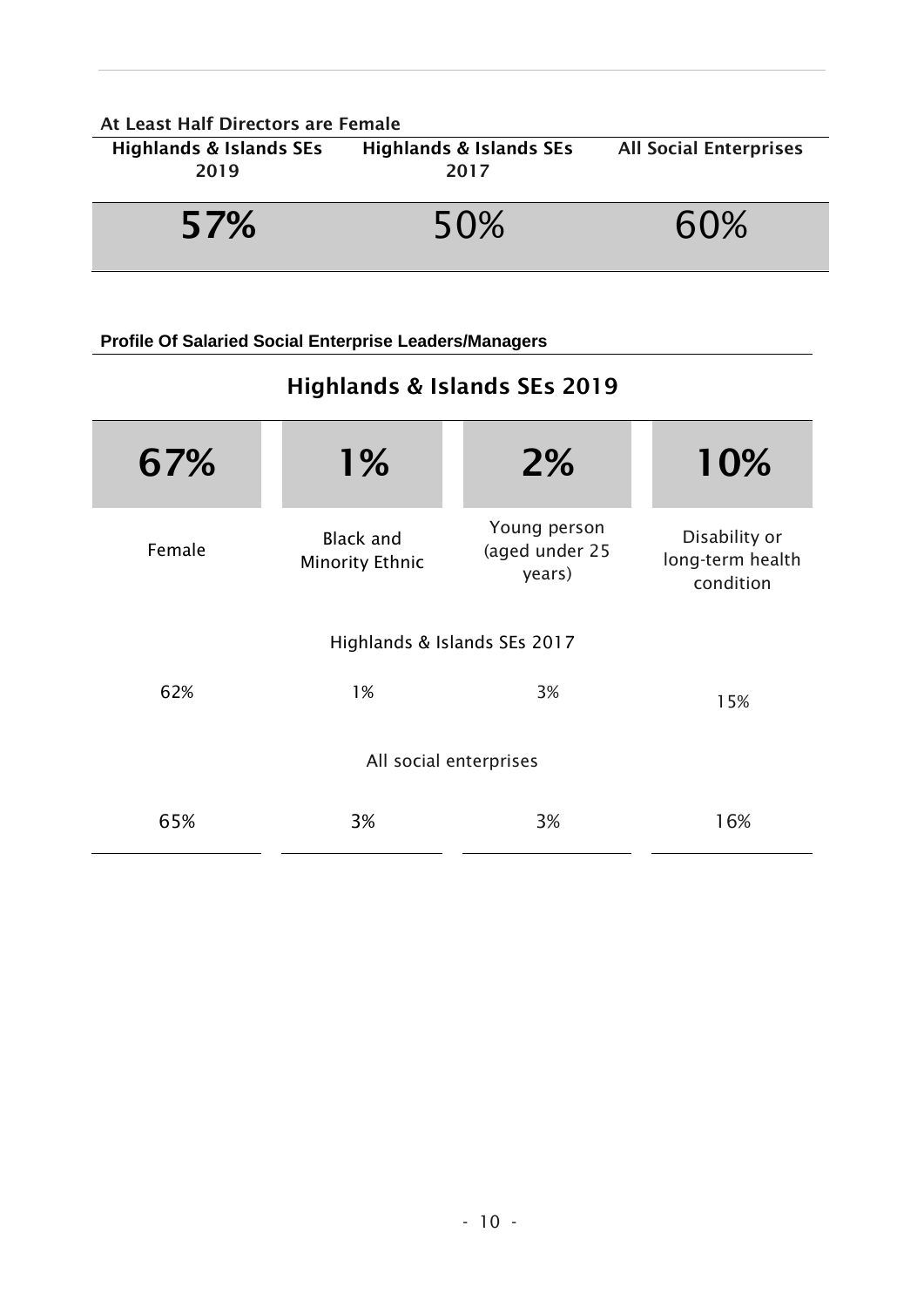## **Pay Equity**

| Highlands & Islands SEs 2019                                             |                                                                    |  |  |
|--------------------------------------------------------------------------|--------------------------------------------------------------------|--|--|
| 1: 2.2                                                                   | 96%                                                                |  |  |
| The average differential between the<br>highest and lowest paid employee | Of social enterprises have a pay<br>differential not exceeding 1:5 |  |  |
| Highlands & Islands SEs 2017                                             |                                                                    |  |  |
| 1:2.1                                                                    | 92%                                                                |  |  |
| All social enterprises                                                   |                                                                    |  |  |
| 1:2.5                                                                    | 94%                                                                |  |  |

# **Living Wage**

|                                                               | % of Highlands<br>& Islands SEs<br>2019 | % of Highlands<br>& Islands SEs<br>2017 | % of All Social<br>Enterprises |
|---------------------------------------------------------------|-----------------------------------------|-----------------------------------------|--------------------------------|
| Pay at Least the Living Wage<br>in Scotland for All Employees | 76%                                     | 74%                                     | 75%                            |

## **Secure Work**

|                                     | % of Highlands<br>& Islands SEs<br>2019 | % of Highlands<br>& Islands SEs<br>2017 | % of All Social<br><b>Enterprises</b> |
|-------------------------------------|-----------------------------------------|-----------------------------------------|---------------------------------------|
| Make Use of Zero Hours<br>Contracts | 18%                                     | 18%                                     | 15%                                   |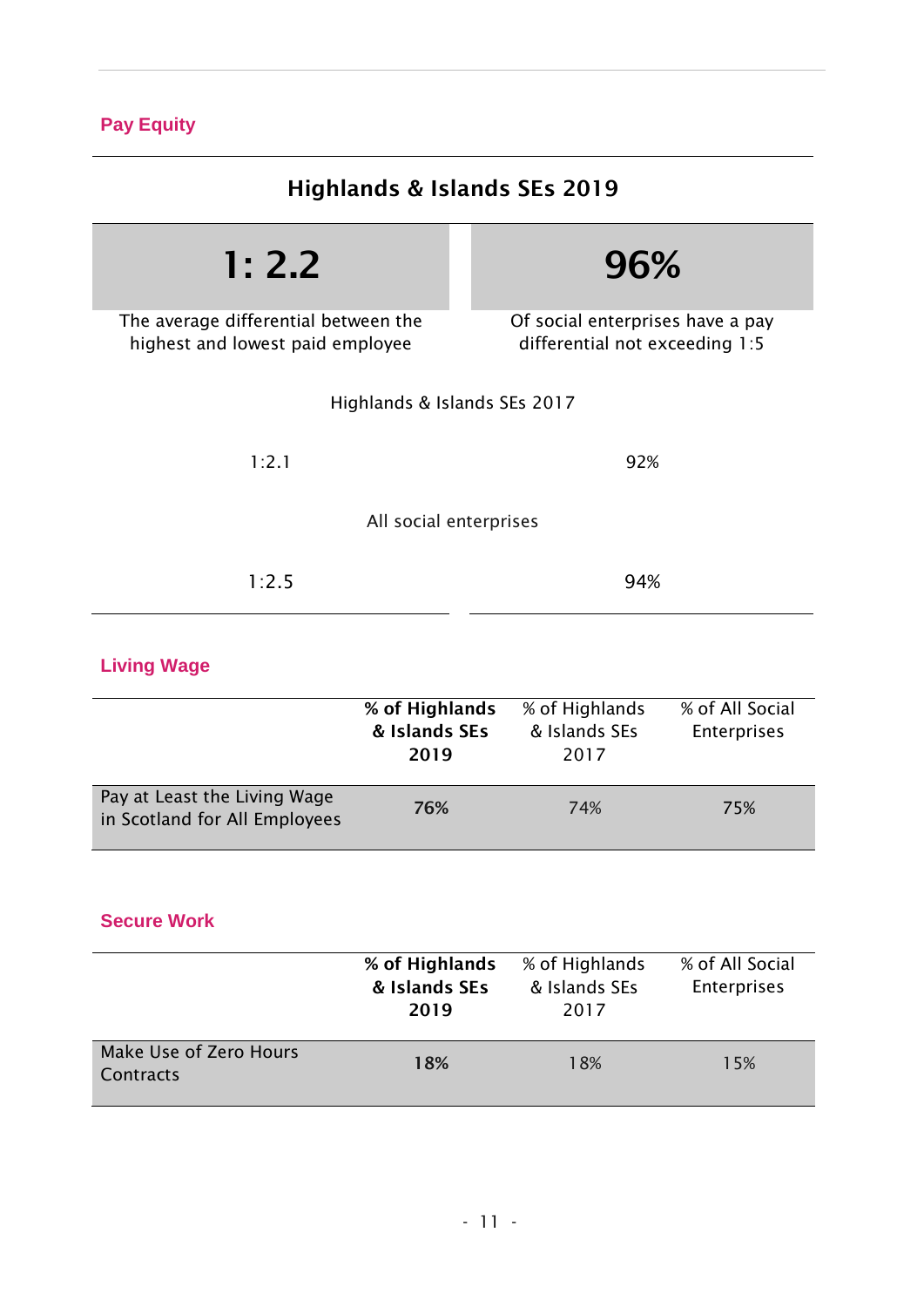## **Targeted Employment**

|                                                                | % of Highlands<br>& Islands SEs<br>2019 | % of Highlands<br>& Islands SEs<br>2017 | % of All Social<br><b>Enterprises</b> |
|----------------------------------------------------------------|-----------------------------------------|-----------------------------------------|---------------------------------------|
| <b>Employ More Than Half Their</b><br><b>Workforce Locally</b> | 95%                                     | 88%                                     | 79%                                   |

## **Balanced Workforce**

| Social Enterprises With At<br>least One Employee from the<br>Group | % of Highlands<br>& Islands SEs<br>2019 | % of Highlands<br>& Islands SEs<br>2017 | % of All Social<br>Enterprises |
|--------------------------------------------------------------------|-----------------------------------------|-----------------------------------------|--------------------------------|
| Female                                                             | 95%                                     | N/a                                     | 97%                            |
| Disability or Long-term<br>Condition                               | 48%                                     | N/a                                     | 55%                            |
| Minority Ethnic background                                         | 12%                                     | N/a                                     | 27%                            |

# **Progressive Workforce Development**

# **Highlands & Islands SEs 2019**

| 75%                                                                         | 57%                                          | 31%                                                                       | 58%                                                                       |
|-----------------------------------------------------------------------------|----------------------------------------------|---------------------------------------------------------------------------|---------------------------------------------------------------------------|
| Have a Policy and<br><b>Budget for Staff</b><br>Training and<br>Development | Employ<br>Previously<br>Unemployed<br>People | <b>Employ Previously</b><br>Unemployed<br>Young People<br>(Aged Under 25) | Provide training<br>or support<br>intended to<br>improve<br>employability |
|                                                                             |                                              | Highlands & Islands SEs 2017                                              |                                                                           |
| N/a                                                                         | N/a                                          | 32%                                                                       | 53%                                                                       |
|                                                                             |                                              | All social enterprises                                                    |                                                                           |
| 79%                                                                         | 69%                                          | 42%                                                                       | 69%                                                                       |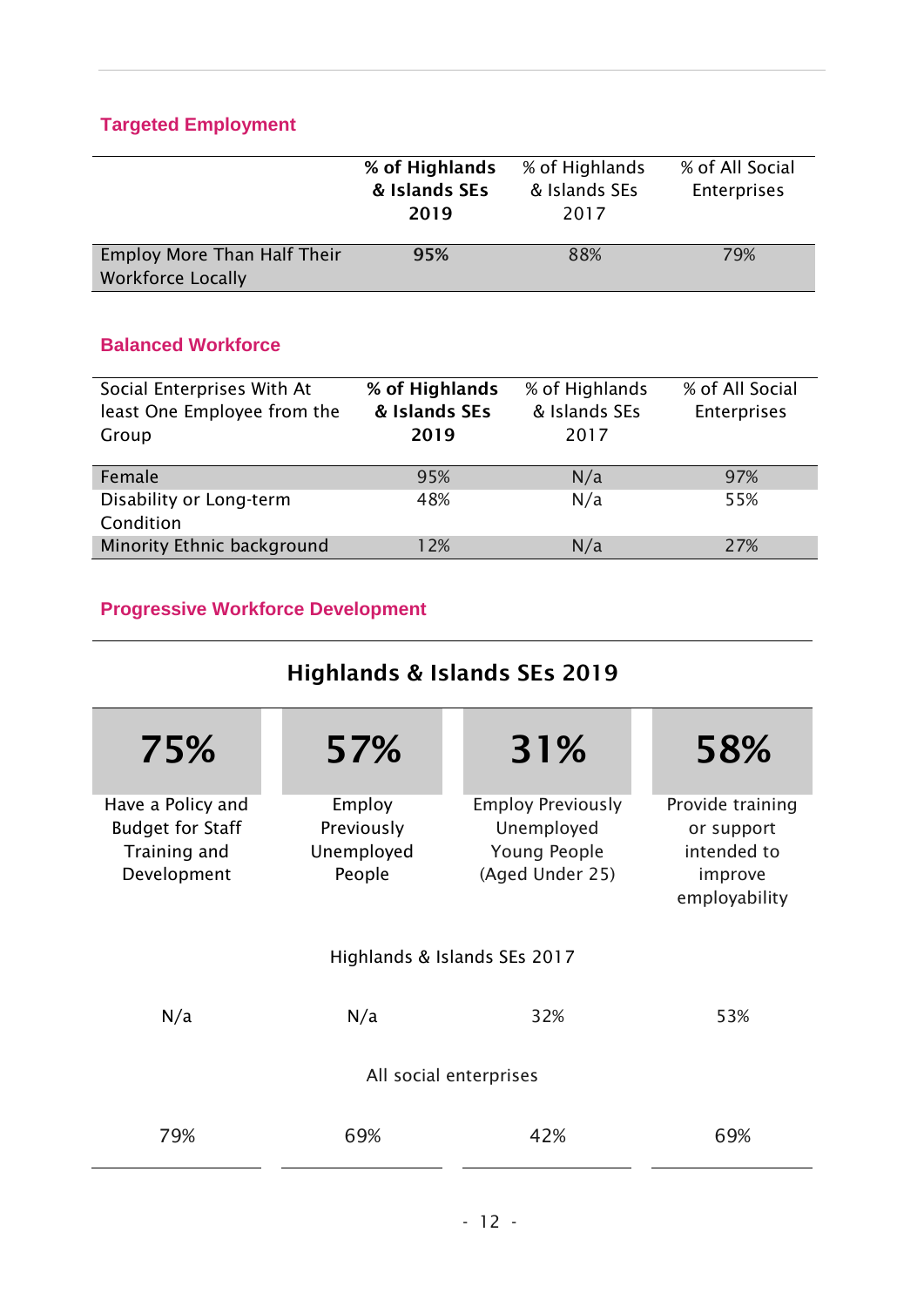## **Prompt Payment**

|                                 | $%$ of             | % of Highlands | % of All Social    |
|---------------------------------|--------------------|----------------|--------------------|
|                                 | Highlands &        | & Islands SEs  | <b>Enterprises</b> |
|                                 | <b>Islands SEs</b> | 2017           |                    |
|                                 | 2019               |                |                    |
|                                 |                    |                |                    |
| Paying All Bills Within 30 days | 84%                | N/a            | 86%                |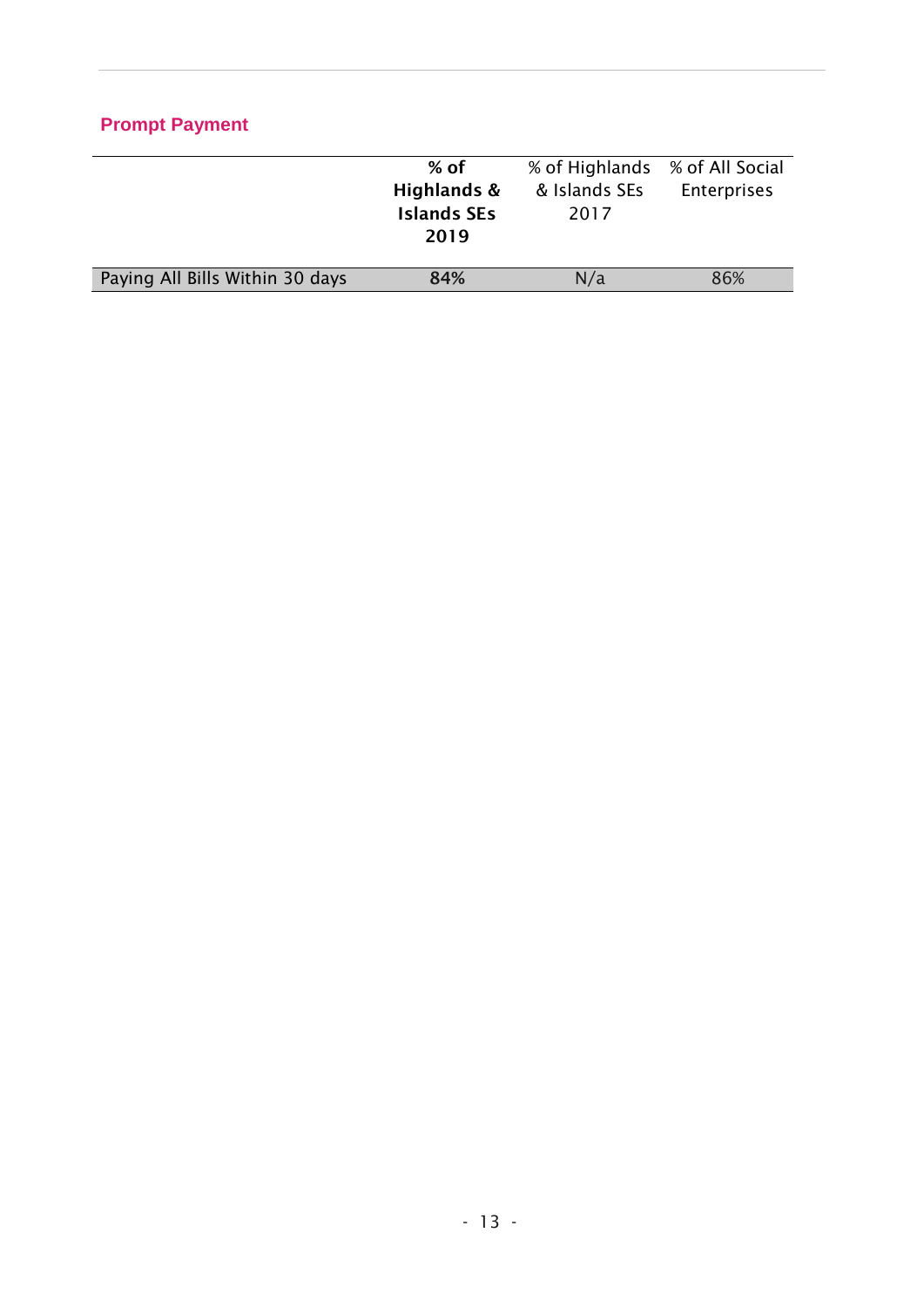# **6. Financial Performance**

### **Share of Sector Income by Source**

| <b>Highlands &amp; Islands SEs 2019</b> |                              |                     |  |
|-----------------------------------------|------------------------------|---------------------|--|
| <b>Trading Activity</b>                 | <b>Grant Funding</b>         | <b>Other Source</b> |  |
| 58%                                     | 23%                          | 19%                 |  |
|                                         | Highlands & Islands SEs 2017 |                     |  |
| 58%                                     | 23%                          | 19%                 |  |
|                                         | All Social Enterprises       |                     |  |
| 70%                                     | 16%                          | 14%                 |  |

### **Total Income to the Social Enterprise Sector**

| <b>Type</b>                        | Highlands &        | Highlands &        | All Social  |
|------------------------------------|--------------------|--------------------|-------------|
|                                    | <b>Islands SEs</b> | <b>Islands SEs</b> | Enterprises |
|                                    | 2019               | 2017               |             |
| <b>Registered Social Landlords</b> | £80.0m             | £63.2m             | £1,817m     |
| <b>Credit Unions</b>               | £0.4m              | £0.5m              | £38m        |
| <b>Other Social Enterprises</b>    | £239.2m            | £224.1m            | £2,509m     |
| <b>Total</b>                       | £319.6m            | £287.8m            | £4,364m     |

### **Two-Year Change in Income at Organisation Level**

| <b>Change (2017-19)</b> | $%$ of<br>Highlands &<br><b>Islands SEs</b><br>2019 | % of Highlands<br>& Islands SEs<br>2017 | % of All Social<br><b>Enterprises</b> |
|-------------------------|-----------------------------------------------------|-----------------------------------------|---------------------------------------|
| Income Has Increased    | 55%                                                 | 55%                                     | 57%                                   |
| Income Has Decreased    | 45%                                                 | 45%                                     | 43%                                   |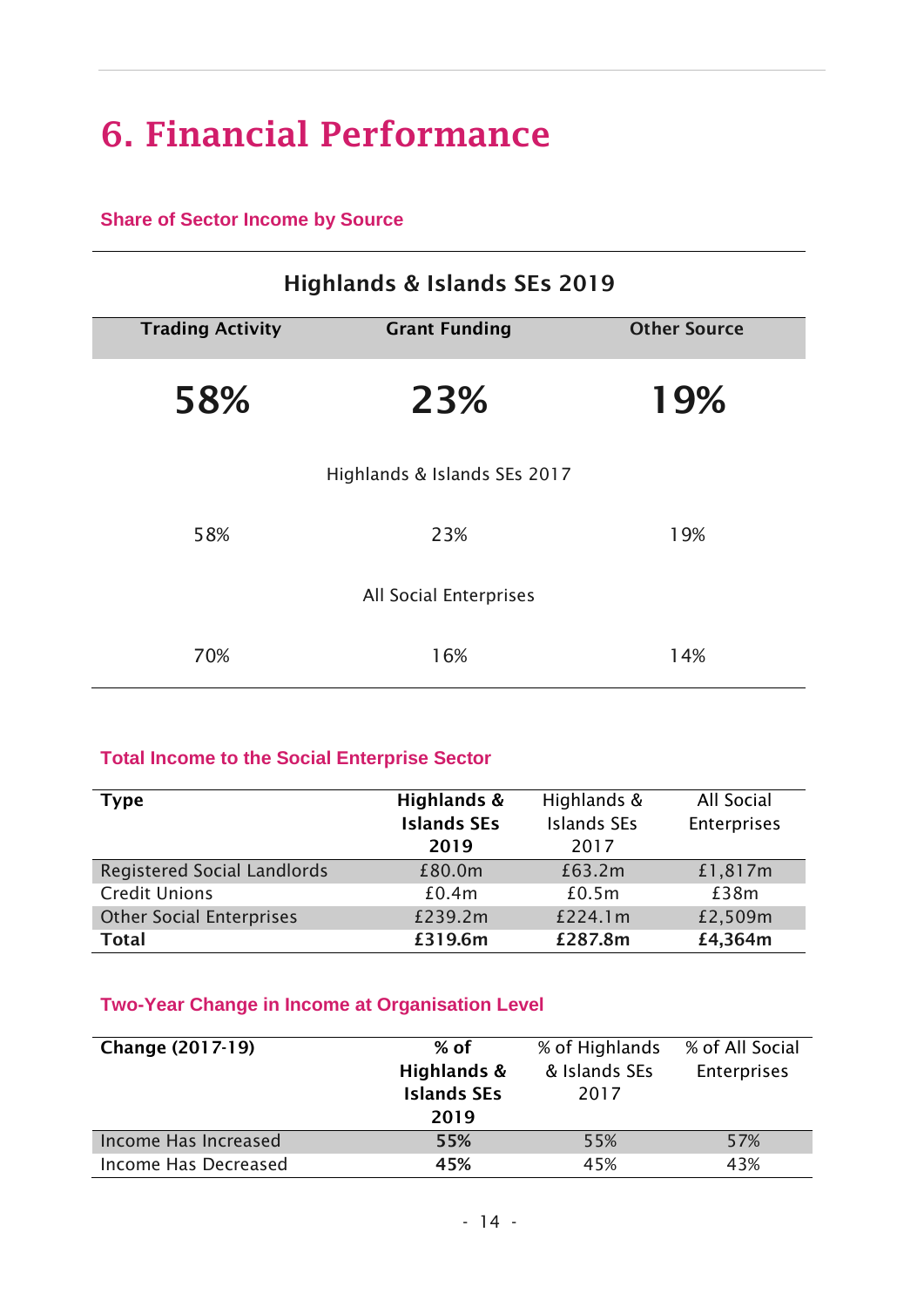## **Total Trading Income**

| <b>Value of Social</b>                     | Value of Social Enterprise      | Value of Social Enterprise    |
|--------------------------------------------|---------------------------------|-------------------------------|
| <b>Enterprise Activity</b>                 | <b>Activity Highlands &amp;</b> | Activity                      |
| <b>Highlands &amp; Islands SEs</b><br>2019 | Islands SEs 2017                | <b>All Social Enterprises</b> |
|                                            |                                 |                               |

| £185m | f181m | £3,059m |
|-------|-------|---------|
|       |       |         |

# **Breakdown of Trading in the Sector**

| <b>Trading Level</b>                                  | $%$ of<br>Highlands &<br><b>Islands SEs</b><br>2019 | % of<br>Highlands &<br><b>Islands SEs</b><br>2017 | % of All Social<br><b>Enterprises</b> |
|-------------------------------------------------------|-----------------------------------------------------|---------------------------------------------------|---------------------------------------|
| <b>Mature Group</b><br>(50%+ Income From Trading)     | 58%                                                 | 56%                                               | 62%                                   |
| <b>Aspiring Group</b><br>(25-49% Income From Trading) | 20%                                                 | 21%                                               | 17%                                   |
| <b>Emerging Group</b><br>(<25% Income From Trading)   | 22%                                                 | 23%                                               | 22%                                   |

# **Median Trading by Age of Organisation**

| <b>Highlands &amp; Islands SEs 2019</b> |                   |                              |            |  |
|-----------------------------------------|-------------------|------------------------------|------------|--|
| 0-4 Years                               | $5 - 10$<br>Years | <b>Over 10 Years</b>         | <b>ALL</b> |  |
| £13,400                                 | £22,200           | £30,700                      | £28,000    |  |
|                                         |                   | Highlands & Islands SEs 2017 |            |  |
| £8,000                                  | £25,800           | £36,200                      | £31,500    |  |
| All social enterprises                  |                   |                              |            |  |
| £11,700                                 | £28,000           | £62,300                      | £46,800    |  |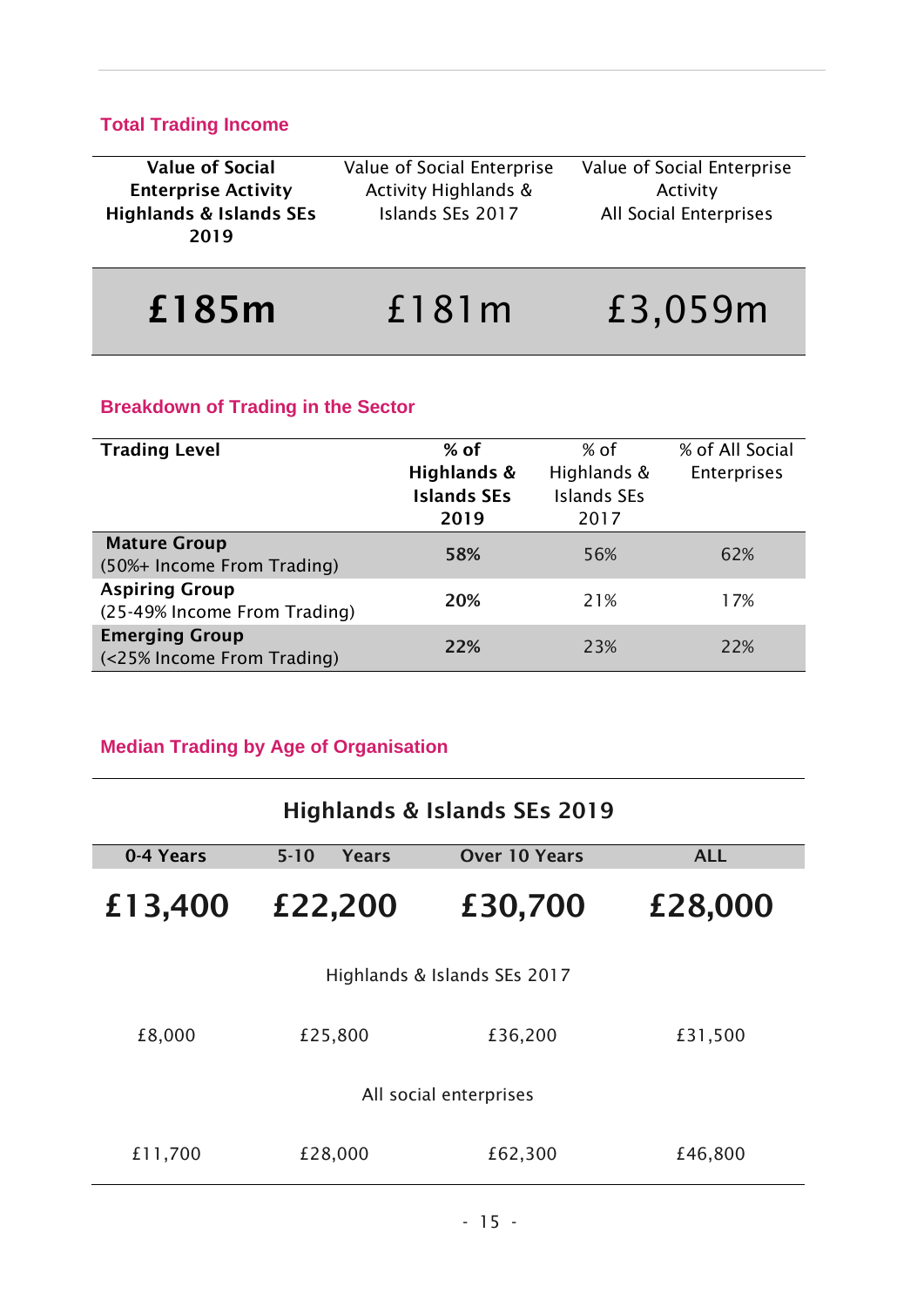| <b>Economic Field</b>                 | <b>Median</b><br><b>Trading</b><br>Income | Average %<br>Income<br>from<br><b>Trading</b> | Share of<br><b>All Sector</b><br><b>Trading</b><br><b>Income</b> |
|---------------------------------------|-------------------------------------------|-----------------------------------------------|------------------------------------------------------------------|
| <b>Arts &amp; Creative Industries</b> | £22.500                                   | 52%                                           | 6.7%                                                             |
| <b>Community Centres &amp; Halls</b>  | £14.100                                   | 49%                                           | 1.7%                                                             |
| Early Learning & Childcare            | £50.300                                   | 68%                                           | 2.8%                                                             |
| Education, Training & Employment      | £114.700                                  | 46%                                           | 3.3%                                                             |
| Environment & Recycling               | £21.800                                   | 56%                                           | 5.7%                                                             |
| <b>Financial Services</b>             | £40.300                                   | 87%                                           | 0.1%                                                             |
| Food, Catering & Hospitality          | £7.000                                    | 5%                                            | 0.5%                                                             |
| <b>Health &amp; Social Care</b>       | £105.400                                  | 60%                                           | 14.3%                                                            |
| Housing                               | £1,917.100                                | 75%                                           | 37.7%                                                            |
| Information, Consultancy & Support    | £70.200                                   | 39%                                           | 1.8%                                                             |
| Property, Energy, Utilities & Land    | £22.100                                   | 57%                                           | 6.5%                                                             |
| Retailing                             | £46.300                                   | 87%                                           | 5.1%                                                             |
| Sport & Leisure                       | £42.600                                   | 58%                                           | 6.5%                                                             |
| Tourism, Heritage & Festivals         | £27.800                                   | 44%                                           | 4.4%                                                             |
| Transport                             | £17.000                                   | 54%                                           | 0.9%                                                             |
| Other                                 | £43.600                                   | 46%                                           | 2.0%                                                             |
| <b>ALL SOCIAL ENTERPRISES</b>         | £28,000                                   | 58%                                           | 100%                                                             |

## **Trading Level and Contribution by Economic Field**

# **Total Expenditure of the Social Enterprise Sector**

| <b>Type</b>                           | <b>Total Expenditure</b><br>Highlands &<br><b>Islands SEs 2019</b> | <b>Total Expenditure</b><br>Highlands & Islands<br>SEs 2017 | <b>Total Expenditure</b><br>All social<br>enterprises |
|---------------------------------------|--------------------------------------------------------------------|-------------------------------------------------------------|-------------------------------------------------------|
| <b>Registered Social</b><br>Landlords | £65.4m                                                             | £54.2m                                                      | £1,527m                                               |
| <b>Credit Unions</b>                  | £0.4m                                                              | £0.4m                                                       | £32m                                                  |
| <b>Other Social</b><br>Enterprises    | £226.2m                                                            | £213.6m                                                     | £2,408m                                               |
| <b>Total</b>                          | £292.0m                                                            | £268.2m                                                     | £3,968m                                               |

## **Two-Year Change in Costs at Organisation Level**

| <b>Change (2017-19)</b>     | % of Highlands &<br><b>Islands SEs 2019</b> | % of Highlands &<br>Islands SEs 2017 | % of All Social<br><b>Enterprises</b> |
|-----------------------------|---------------------------------------------|--------------------------------------|---------------------------------------|
| <b>Costs Have Increased</b> | 55%                                         | 59%                                  | 60%                                   |
| <b>Costs Have Decreased</b> | 45%                                         | 41%                                  | 40%                                   |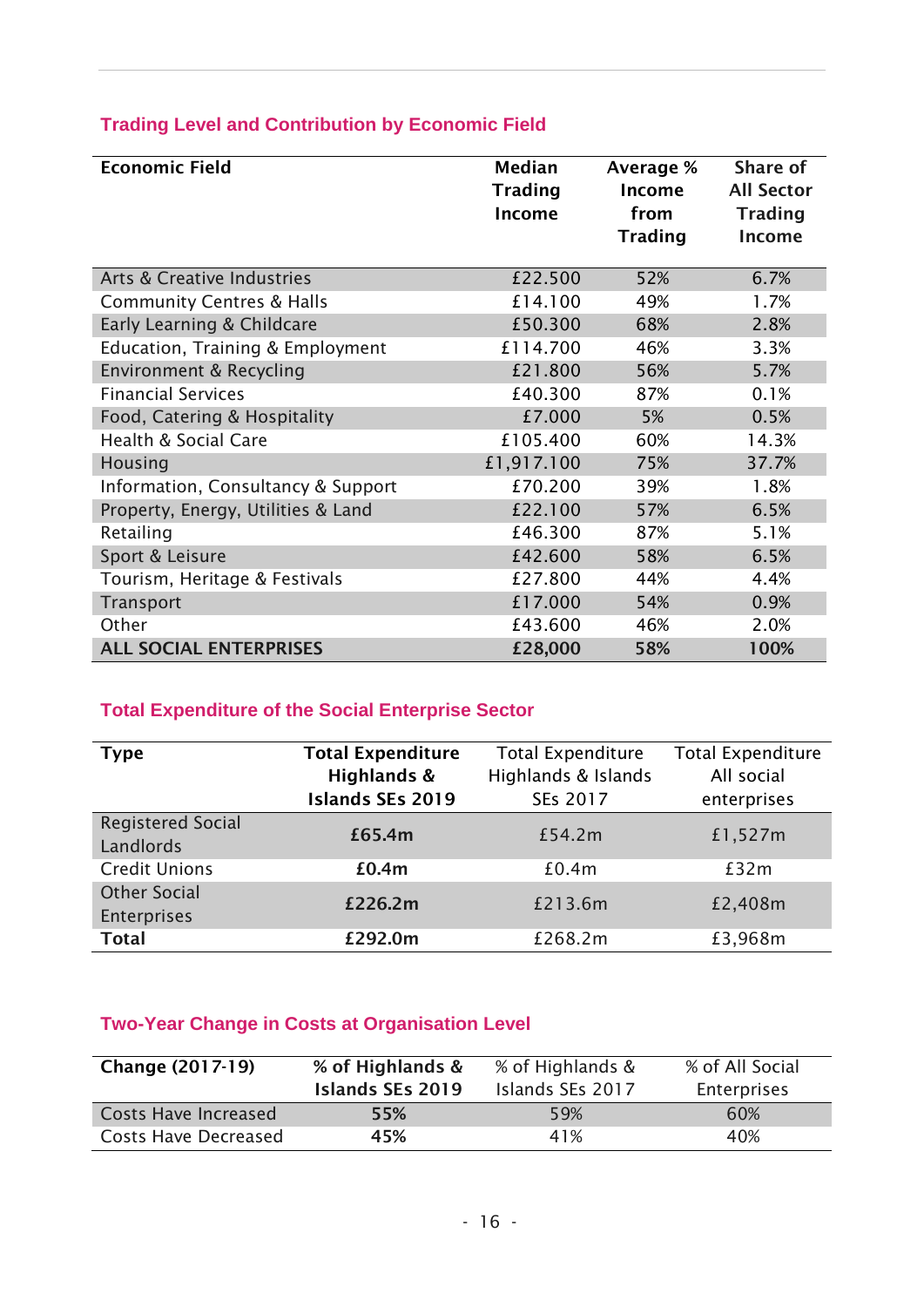### **Staff Cost Ratio<sup>1</sup> of Social Enterprises**

| <b>Staff Cost Ratio</b><br><b>Highlands &amp; Islands SEs</b><br>2019 | <b>Staff Cost Ratio Highlands</b><br>& Islands SEs 2017 | <b>Staff Cost Ratio</b><br><b>All Social Enterprises</b> |
|-----------------------------------------------------------------------|---------------------------------------------------------|----------------------------------------------------------|
| 35.3%                                                                 | 40.7%                                                   | 49.4%                                                    |

#### **Surplus Generated by The Social Enterprise Sector**

| <b>Type</b>                        | <b>Total Surplus</b><br>Highlands &<br><b>Islands SEs</b><br>2019 | <b>Total Surplus</b><br>Highlands &<br><b>Islands SEs</b><br>2017 | <b>Total Surplus</b><br>All social<br>enterprises |
|------------------------------------|-------------------------------------------------------------------|-------------------------------------------------------------------|---------------------------------------------------|
| <b>Registered Social Landlords</b> | £14.6m                                                            | £9.0m                                                             | £289m                                             |
| <b>Credit Unions</b>               | £0m                                                               | £0m                                                               | £6m                                               |
| <b>Other Social Enterprises</b>    | £13.0m                                                            | £10.6m                                                            | £101M                                             |
| <b>Total</b>                       | £27.6m                                                            | £19.6m                                                            | £396m                                             |

### **Profitability Ratio<sup>2</sup> of Typical Social Enterprises**

| <b>Profitability Ratio</b><br><b>Highlands &amp; Islands SEs</b><br>2019 | <b>Profitability Ratio</b><br>Highlands & Islands SEs<br>2017 | <b>Profitability Ratio</b><br>All Social Enterprises |
|--------------------------------------------------------------------------|---------------------------------------------------------------|------------------------------------------------------|
| 5.6%                                                                     | 4.3%                                                          | 4.1%                                                 |

#### **Social Enterprises Making a Surplus/Deficit**

 $\overline{a}$ 

| <b>Last Financial Year End</b> | % of Highlands &        | % of Highlands & | % of All Social    |
|--------------------------------|-------------------------|------------------|--------------------|
|                                | <b>Islands SEs 2019</b> | Islands SEs 2017 | <b>Enterprises</b> |
| Making a Surplus               | 55%                     | 55%              | 57%                |
| <b>Breaking Even</b>           | 0%                      | 1%               | 1%                 |
| Making a Deficit               | 45%                     | 44%              | 42%                |

<sup>&</sup>lt;sup>1</sup> The Staff Cost Ratio is the percentage of actual expenditure among social enterprises which is allocated to staffing costs. The formula is Staffing Costs/ Total<br>Expenditure x 100.

 $^2$  The Profitability Ratio tells us the amount of surplus per £1 of income social enterprises have earned after taking account of all expenditure. The formula is Net Surplus (Deficit) /Total Income x 100.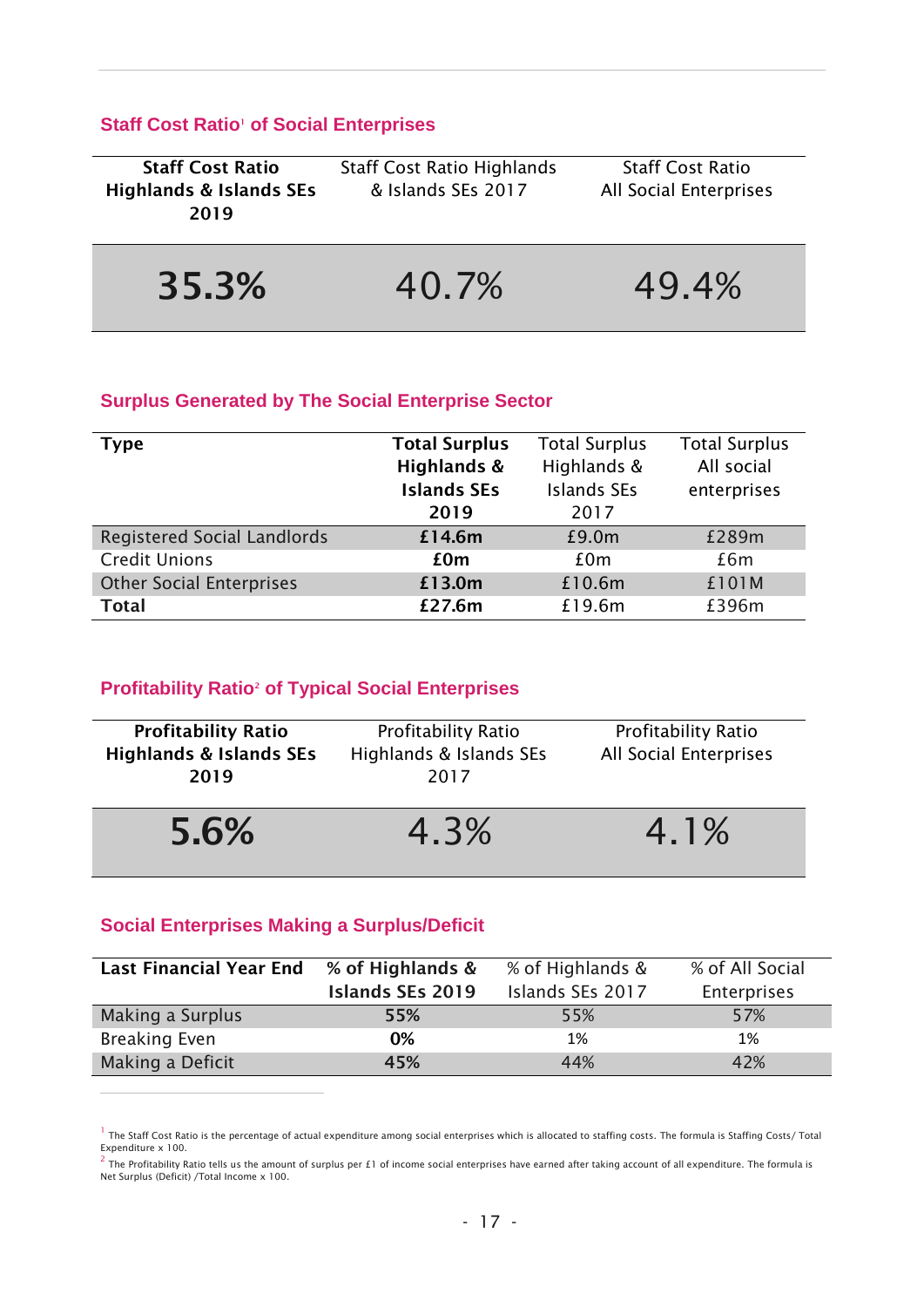## **Profitability Ratio by Economic Field**

| <b>Economic Field</b>                 | Profitability     |
|---------------------------------------|-------------------|
|                                       | <b>Ratio 2019</b> |
| <b>Arts &amp; Creative Industries</b> | 10.7%             |
| <b>Community Centres &amp; Halls</b>  | 8.9%              |
| Early Learning & Childcare            | 5.0%              |
| Education, Training & Employment      | 0.5%              |
| Environment & Recycling               | 8.5%              |
| <b>Financial Services</b>             | N/A               |
| Food, Catering & Hospitality          | 9.6%              |
| <b>Health &amp; Social Care</b>       | 2.6%              |
| Housing                               | 3.4%              |
| Information, Consultancy & Support    | 9.2%              |
| Property, Energy, Utilities & Land    | 10.9%             |
| Retailing                             | $-0.6%$           |
| Sport & Leisure                       | 0.8%              |
| Tourism, Heritage & Festivals         | 2.6%              |
| Transport                             | 3.0%              |
| Other                                 | 9.5%              |

#### **Current Assets and Liabilities of The Sector**

| <b>Type</b>                        | <b>Current</b><br>Assets 2019 | Current<br><b>Liabilities 2019</b> |
|------------------------------------|-------------------------------|------------------------------------|
| <b>Registered Social Landlords</b> | £50.6m                        | £75.0m                             |
| <b>Credit Unions</b>               | £7.0m                         | £6.5m                              |
| <b>Other Social Enterprises</b>    | £149.3m                       | £42.8m                             |
| <b>Total</b>                       | £206.9m                       | £124.3m                            |

### **Current Ratio<sup>3</sup> of Social Enterprises**

 $\overline{a}$ 

|                                    | Highlands &<br><b>Islands SEs</b> | Highlands &<br><b>Islands SEs</b> | All Social<br>Enterprises |
|------------------------------------|-----------------------------------|-----------------------------------|---------------------------|
|                                    | 2019                              | 2017                              |                           |
| <b>Registered Social Landlords</b> | 0.7                               | 13                                | 1.4                       |
| <b>Credit Unions</b>               | 1.1                               | 10                                | 1.1                       |
| <b>Other Social Enterprises</b>    | 3.3                               | 3.1                               | 2.8                       |
| All                                | 1.7                               | 24                                |                           |

<sup>&</sup>lt;sup>3</sup> The Current Ratio provides an indication of social enterprises ability to meet short term obligations (those obligations due within 1 year or less). The formula<br>for the Current Ratio is Current Assets/Current Liabiliti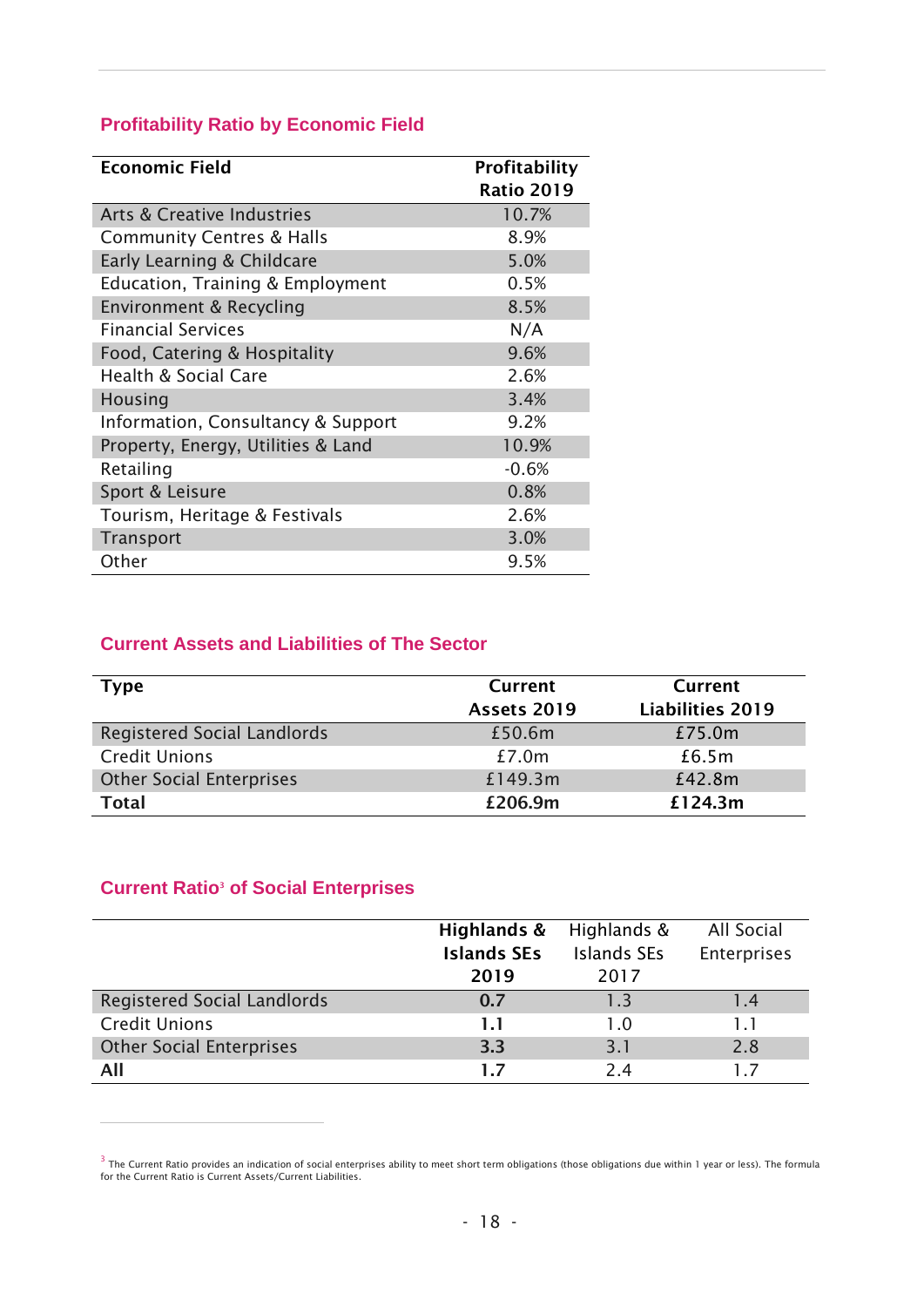#### **Debt Turnover Ratio<sup>4</sup> of Typical Social Enterprises**

| <b>Debt Turnover Ratio</b>         | Debt Turnover Ratio     | Debt Turnover Ratio    |
|------------------------------------|-------------------------|------------------------|
| <b>Highlands &amp; Islands SEs</b> | Highlands & Islands SEs | All Social Enterprises |
| 2019                               | 2017                    |                        |
|                                    |                         |                        |
| 52 days                            | 49 days                 | 48 days                |

#### **Aggregated Balance Sheet for the Sector**

| <b>Type</b>                     | <b>Total Assets</b><br>2019 | <b>Total Liabilities</b><br>2019 | <b>Net</b><br><b>Assets</b><br>2019 |
|---------------------------------|-----------------------------|----------------------------------|-------------------------------------|
| Registered Social Landlords     | £824.6m                     | £681.8m                          | £142.8m                             |
| <b>Credit Unions</b>            | £7.2m                       | £6.6m                            | £0.6m                               |
| <b>Other Social Enterprises</b> | £508.7m                     | £103.7m                          | £405.0m                             |
| <b>Total</b>                    | £1,340.5m                   | £792.1m                          | £548.4m                             |

#### **Self Sufficiency Ratio<sup>5</sup> of Social Enterprises**

| <b>Self Sufficiency Ratio</b><br><b>Highlands &amp; Islands SEs</b><br>2019 | Self Sufficiency Ratio<br>Highlands & Islands SEs<br>2017 | Self Sufficiency Ratio<br>All Social Enterprises |
|-----------------------------------------------------------------------------|-----------------------------------------------------------|--------------------------------------------------|
| 55.2%                                                                       | 57.8%                                                     | 69.9%                                            |

#### **Grants Ratio<sup>6</sup> of Social Enterprises**

j

| <b>Grants Ratio Highlands</b> | Grants Ratio Highlands & | Grants Ratio                  |
|-------------------------------|--------------------------|-------------------------------|
| & Islands SEs 2019            | Islands SEs 2017         | <b>All Social Enterprises</b> |

 $^4$  The Debt Turnover Ratio provides an indication of how long debtors take to pay their account. The formula is Debtors / Total Income x 365.

<sup>&</sup>lt;sup>5</sup> The Self Sufficiency Ratio provides an indication of the extent to which social enterprises are able to cover their costs through trading. The formula is Earned<br>Income / Total Expenditure x 100.

 $^6$  The Grants Ratio provides an indication of the extent to which social enterprises are making use of grant funding. The formula is Grants / Total Income x 100.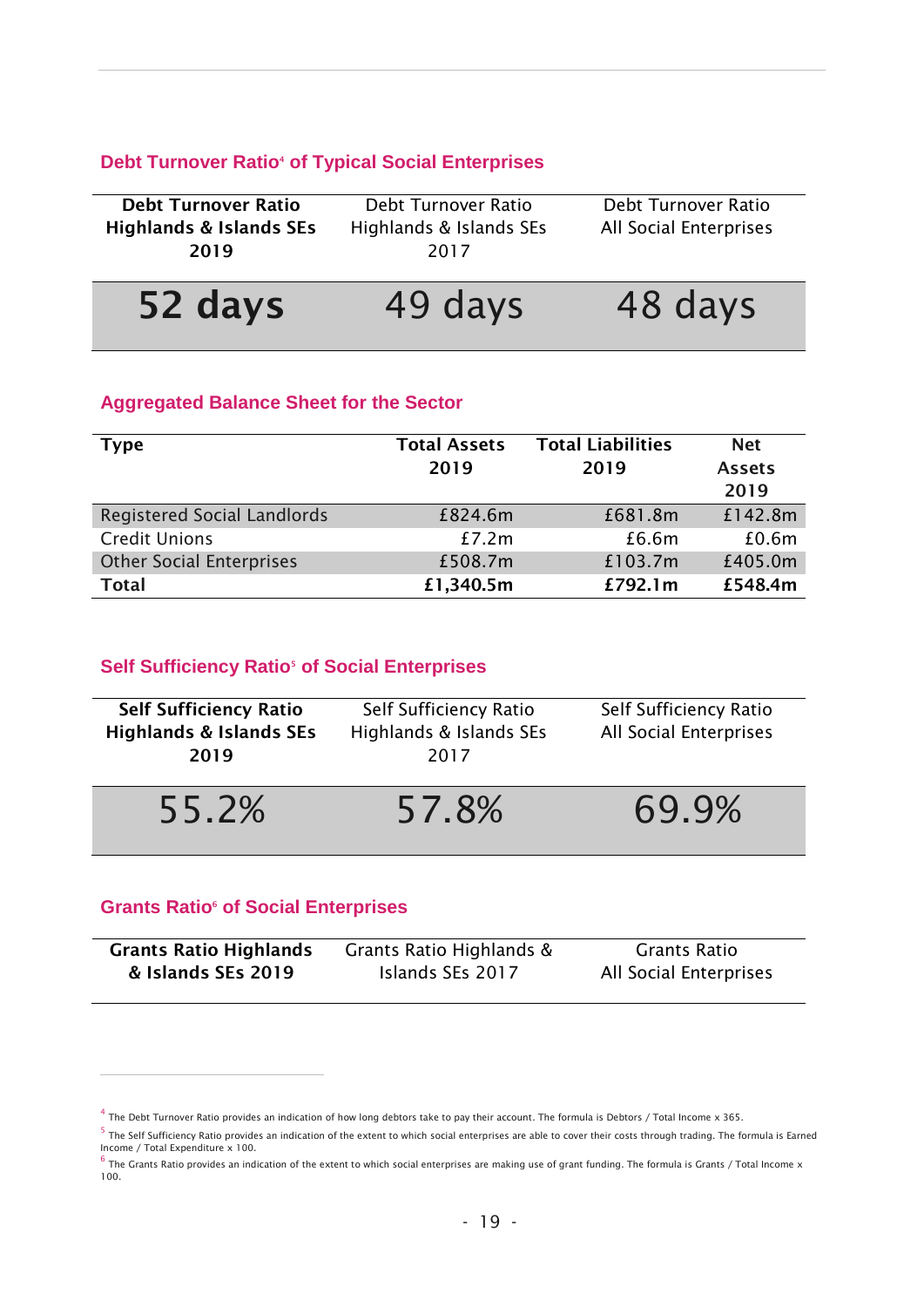$\overline{a}$ 

## **Total Unrestricted Reserves of Typical Social Enterprises**

| 2019                               | 2017                         |                                  |
|------------------------------------|------------------------------|----------------------------------|
|                                    |                              |                                  |
| <b>Highlands &amp; Islands SEs</b> | Highlands & Islands SEs      | Social Enterprises               |
| <b>Unrestricted Reserves</b>       | <b>Unrestricted Reserves</b> | <b>Unrestricted Reserves All</b> |
|                                    |                              |                                  |

# **£168m** £149m £2,008m

## **Survival Ratio<sup>7</sup> of Typical Social Enterprises**

| <b>Survival Ratio Highlands</b> | Survival Ratio Highlands & | Survival Ratio         |
|---------------------------------|----------------------------|------------------------|
| & Islands SEs 2019              | Islands SEs 2017           | All Social Enterprises |
| <b>36 Weeks</b>                 | 37 Weeks                   | 33 Weeks               |

 $^7$  The Survival Ratio provides an indication of how long social enterprises could survive with no income. The formula is Total Unrestricted Reserves / Total Income.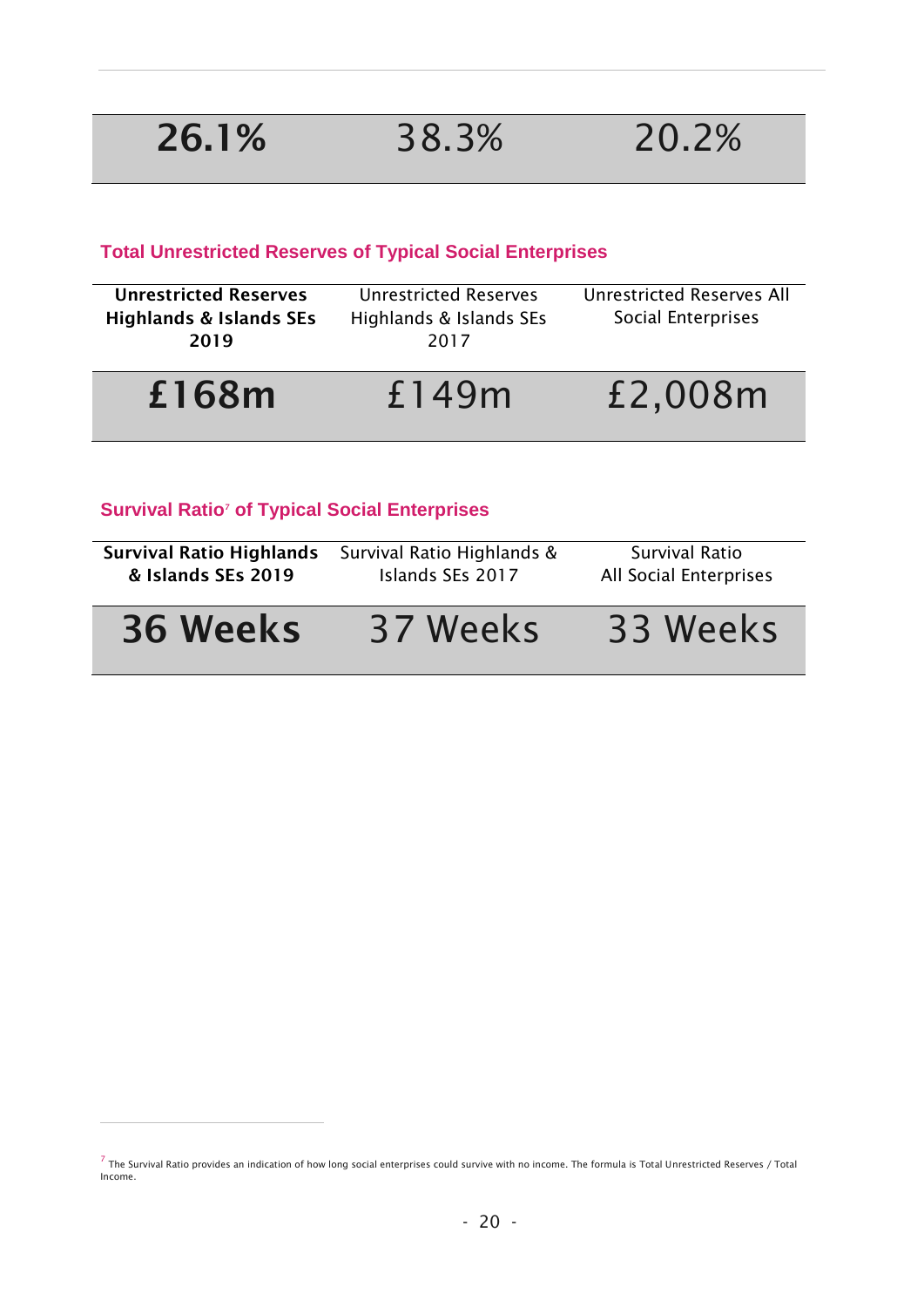# **7. Contribution to Scotland**

| £165m                                                  | £144m                                                  | £ 2.30bn                                            |
|--------------------------------------------------------|--------------------------------------------------------|-----------------------------------------------------|
| <b>Estimated Gross Value</b><br>Added to the Highlands | <b>Estimated Gross Value</b><br>Added to the Highlands | Gross Value Added to the<br><b>Scottish Economy</b> |
| and Islands Economy<br>2019                            | and Islands Economy<br>2017                            |                                                     |

#### **GVA BREAKDOWN BY ECONOMIC FIELD**

| <b>Economic Field</b>                 | <b>GVA</b> | <b>GVA</b> |
|---------------------------------------|------------|------------|
|                                       | 2019       | 2017       |
| <b>Arts &amp; Creative Industries</b> | £11.4m     | £9.2m      |
| <b>Community Centres &amp; Halls</b>  | £4.4m      | £3.0m      |
| Early Learning & Childcare            | £6.4m      | £5.6m      |
| Education, Training & Employment      | £6.6m      | £5.4m      |
| Environment & Recycling               | £12.7m     | £10.2m     |
| <b>Financial Services</b>             | £0.2m      | £0.2m      |
| Food, Catering & Hospitality          | £4.2m      | £0.8m      |
| <b>Health &amp; Social Care</b>       | £35.9m     | £31.8m     |
| Housing                               | £33.9m     | £27.2m     |
| Information, Consultancy & Support    | £5.9m      | £6.6m      |
| Property, Energy, Utilities & Land    | £12.0m     | £16.0m     |
| Retailing                             | £3.9m      | £2.8m      |
| Sport & Leisure                       | £11.5m     | £9.4m      |
| Tourism, Heritage & Festivals         | £9.7m      | £7.8m      |
| Transport                             | £2.1 $m$   | £2.4m      |
| Other                                 | £3.7m      | £5.8m      |
| <b>ALL SOCIAL ENTERPRISES</b>         | £164.6m    | £144.2m    |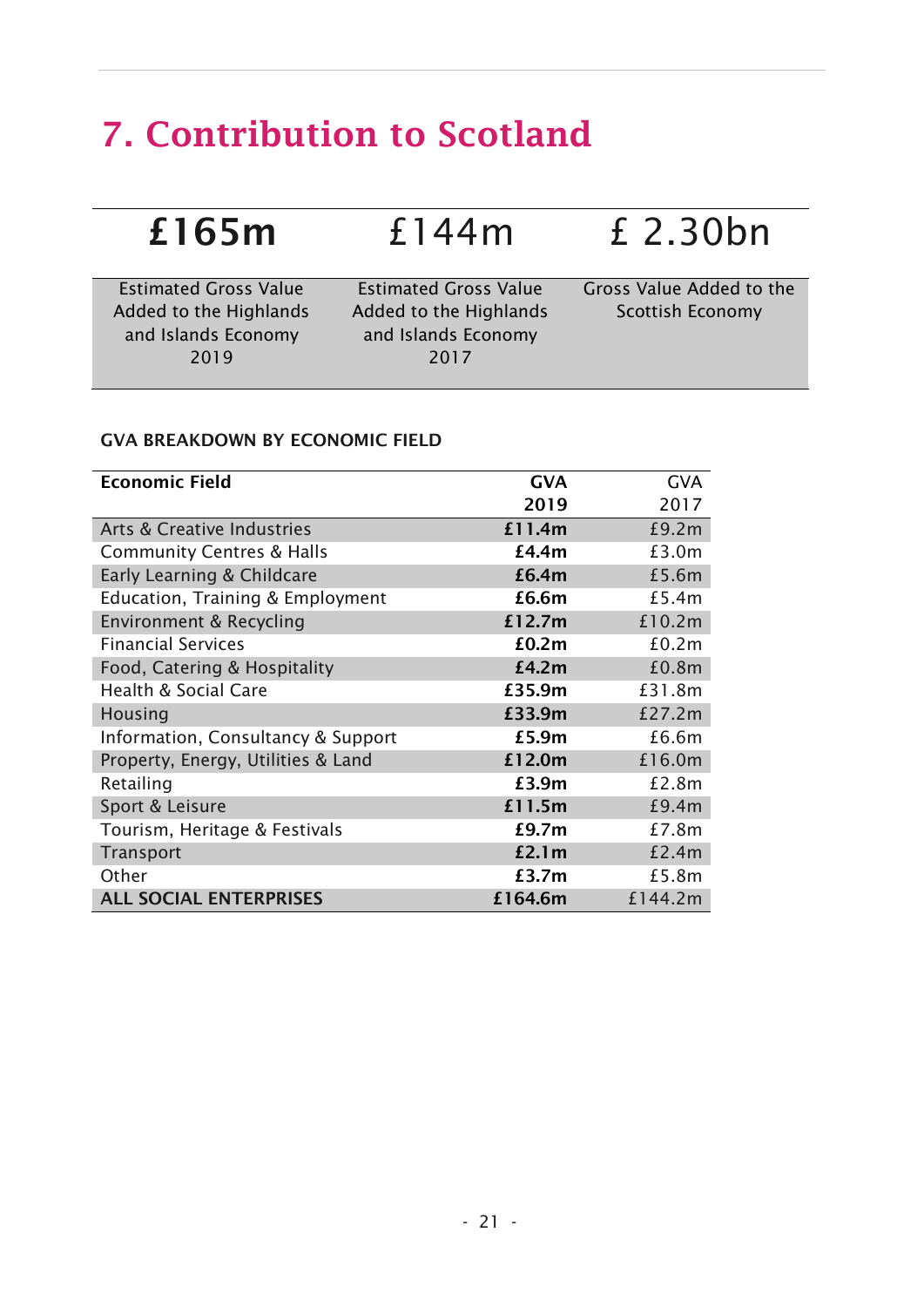| 7,294                                                                                                              | 6,171                                                                                                              | 88,318                                                                     |
|--------------------------------------------------------------------------------------------------------------------|--------------------------------------------------------------------------------------------------------------------|----------------------------------------------------------------------------|
| Full-time Equivalent (FTE)<br>employees in the<br><b>Highlands and Islands</b><br>social enterprise sector<br>2019 | Full-time Equivalent (FTE)<br>employees in the<br><b>Highlands and Islands</b><br>social enterprise sector<br>2017 | Full-time Equivalent (FTE)<br>employees in the social<br>enterprise sector |

## **EMPLOYMENT BREAKDOWN BY ECONOMIC FIELD**

| <b>Economic Field</b>                 | <b>Employment</b> | Employment |
|---------------------------------------|-------------------|------------|
|                                       | (FTE)             | (FTE)      |
|                                       | 2019              | 2017       |
| <b>Arts &amp; Creative Industries</b> | 512               | 444        |
| <b>Community Centres &amp; Halls</b>  | 491               | 342        |
| Early Learning & Childcare            | 590               | 404        |
| Education, Training & Employment      | 403               | 290        |
| Environment & Recycling               | 348               | 282        |
| <b>Financial Services</b>             | 6                 | 6          |
| Food, Catering & Hospitality          | 70                | 34         |
| <b>Health &amp; Social Care</b>       | 1,932             | 1,718      |
| Housing                               | 617               | 516        |
| Information, Consultancy & Support    | 280               | 266        |
| Property, Energy, Utilities & Land    | 386               | 331        |
| Retailing                             | 249               | 183        |
| Sport & Leisure                       | 616               | 523        |
| Tourism, Heritage & Festivals         | 466               | 396        |
| Transport                             | 118               | 186        |
| Other                                 | 210               | 248        |
| <b>ALL SOCIAL ENTERPRISES</b>         | 7,294             | 6,171      |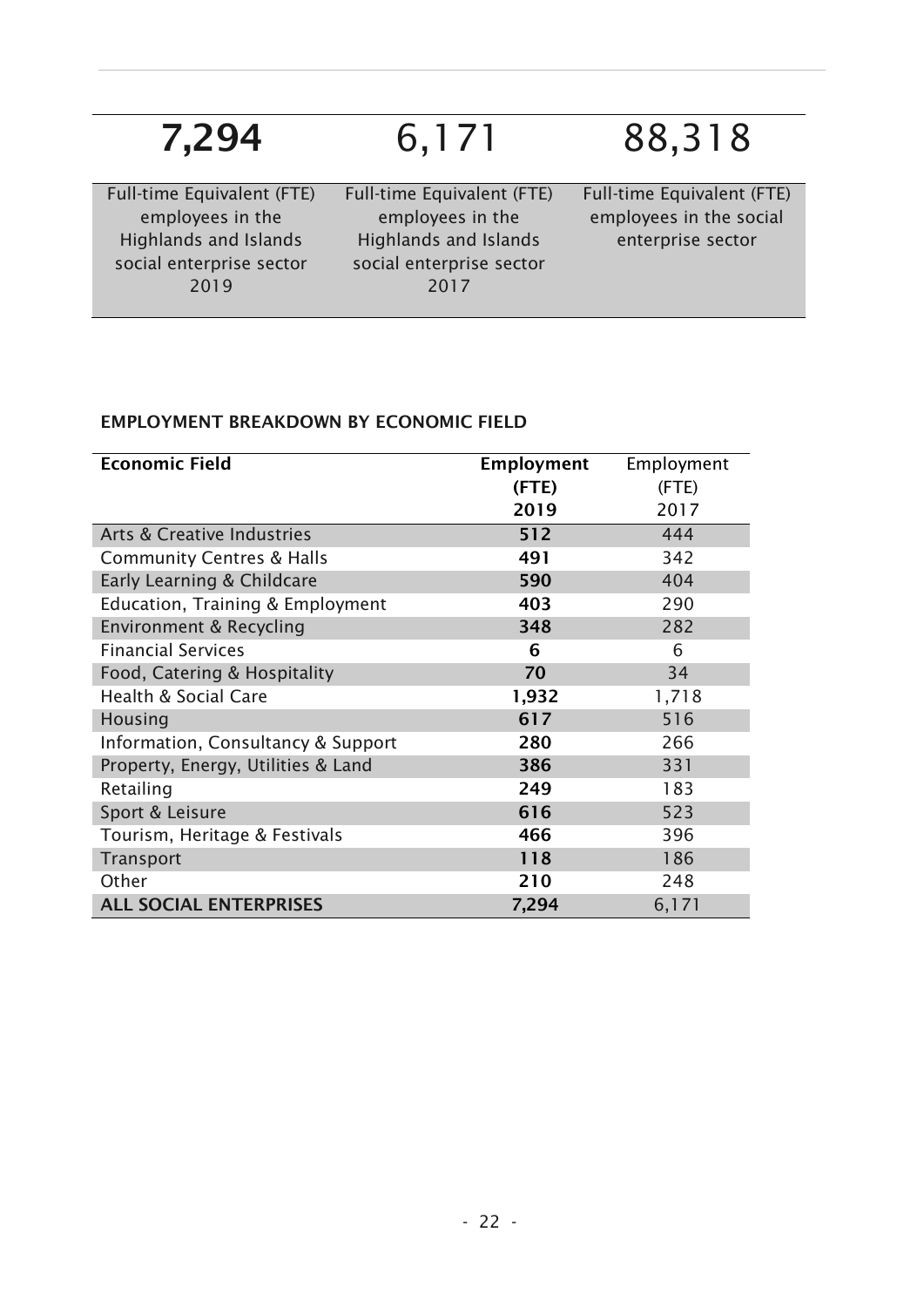|                                                | $%$ of             | % of               | % of All Social |
|------------------------------------------------|--------------------|--------------------|-----------------|
|                                                | Highlands &        | Highlands &        | Enterprises     |
|                                                | <b>Islands SEs</b> | <b>Islands SEs</b> |                 |
|                                                | 2019               | 2017               |                 |
| Providing volunteering                         | 59%                | 59%                | 59%             |
| opportunities                                  |                    |                    |                 |
| Enabling people to participate in              | 59%                | 60%                | 55%             |
| local community                                |                    |                    |                 |
| Addressing social                              | 48%                | 42%                | 52%             |
| isolation/exclusion                            |                    |                    |                 |
| Improving health and wellbeing                 | 47%                | 43%                | 58%             |
| Promoting learning or education                | 47%                | 44%                | 50%             |
| Creating employment                            | 44%                | 45%                | 41%             |
| opportunities                                  |                    |                    |                 |
| Promoting cultural participation               | 44%                | 46%                | 36%             |
| Protecting or improving the                    | 40%                | 40%                | 28%             |
| environment                                    |                    |                    |                 |
| Promoting rural development                    | 40%                | 42%                | 19%             |
| Providing opportunities for                    | 39%                | 42%                | 41%             |
| young people                                   |                    |                    |                 |
| Supporting other organisations                 | 32%                | 31%                | 31%             |
| Improving built or natural                     | 30%                | 32%                | 18%             |
| heritage                                       |                    |                    |                 |
| Providing training for                         | 24%                | 24%                | 31%             |
| employment                                     |                    |                    |                 |
| Reducing waste                                 | 22%                | 24%                | 20%             |
| Promoting equality and human                   | 22%                | 22%                | 30%             |
| rights                                         |                    |                    |                 |
| Tackling poverty and financial                 | 18%                | 16%                | 32%             |
| exclusion                                      |                    |                    |                 |
| Supporting children in their early             | 18%                | 18%                | 26%             |
| years                                          |                    |                    |                 |
| Producing renewable energy                     | 14%                | 16%                | 6%              |
| Providing care to adults and                   | 13%                | 10%                | 13%             |
| older people                                   |                    |                    |                 |
| Providing affordable housing                   | 10%<br>5%          | 7%<br>4%           | 6%<br>7%        |
| Rehabilitating of offenders<br>Improving urban | 3%                 | 4%                 | 12%             |
| neighbourhoods                                 |                    |                    |                 |
|                                                |                    |                    |                 |

### **Main Social and Environmental Objectives Pursued**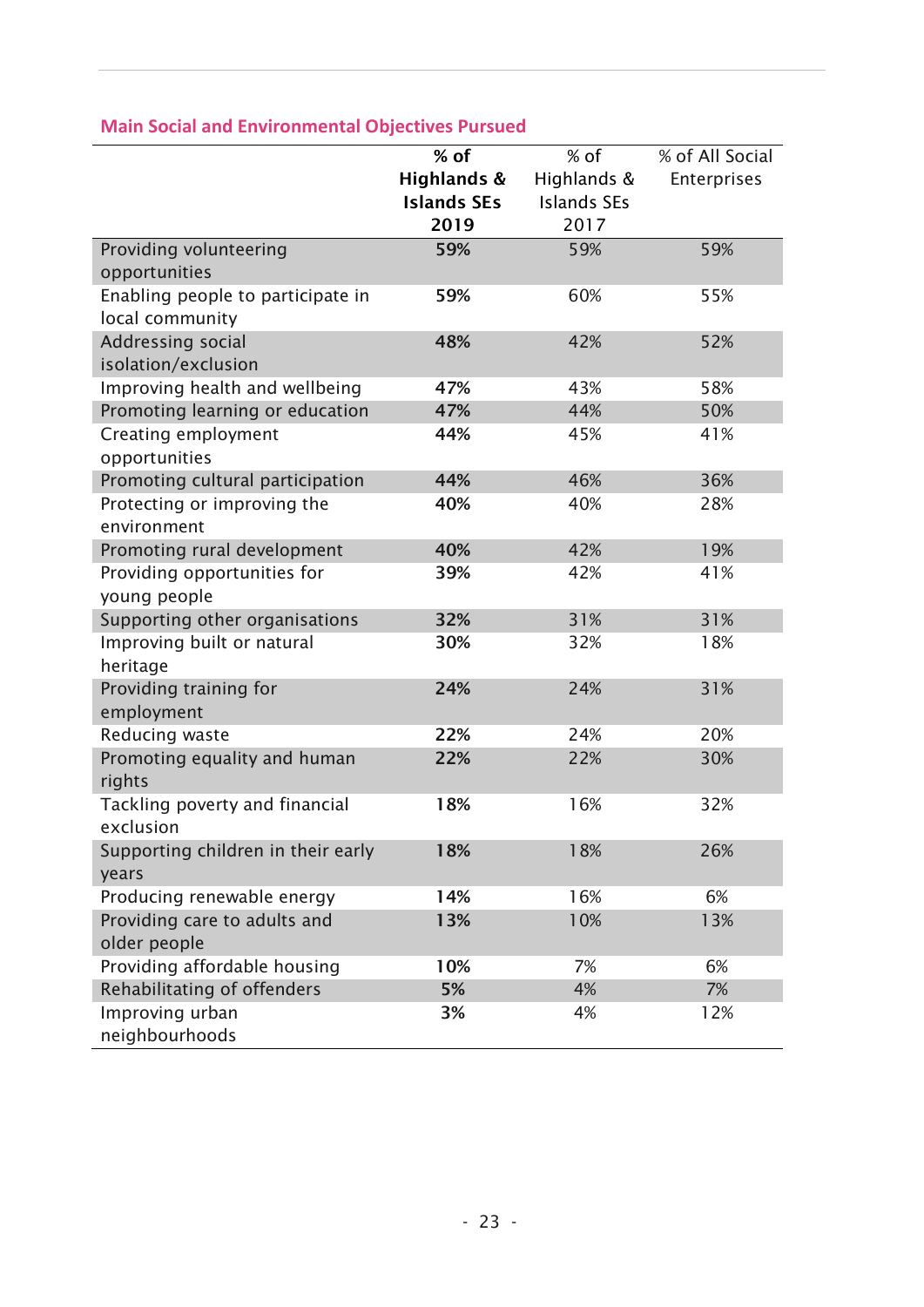## **Reported Beneficiaries**

| <b>Reported beneficiaries</b>                        | <b>Highlands</b> | All Social  |
|------------------------------------------------------|------------------|-------------|
|                                                      | & Islands        | Enterprises |
|                                                      | <b>SEs 2019</b>  |             |
| People with mental illness or mental health problems | 73%              | 76%         |
| Individuals with a learning disability               | 72%              | 68%         |
| Individuals with a physical disability               | 67%              | 65%         |
| Older people losing                                  | 51%              | 41%         |
| independence                                         |                  |             |
| Long-term unemployed                                 | 49%              | 58%         |
| Young parents                                        | 37%              | 49%         |
| Alcohol or drug addiction / dependency               | 29%              | 41%         |
| Young people leaving care                            | 23%              | 33%         |
| People with convictions                              | 22%              | 35%         |
| Homeless / coming out of homelessness                | 18%              | 31%         |
| Refugees and asylum seekers                          | 15%              | 28%         |
| Veterans / ex-military                               | 15%              | 20%         |

# **Measuring Social Impact**

## **REPORTED EXTENT TO WHICH ORGANISATIONS MEASURE THEIR SOCIAL IMPACT**

| <b>Response</b> | % of Highlands<br>& Islands SEs<br>2019 | % of Highlands<br>& Islands SEs<br>2017 | % of All Social<br><b>Enterprises</b> |
|-----------------|-----------------------------------------|-----------------------------------------|---------------------------------------|
| A Large Extent  | 15%                                     | 12%                                     | 19%                                   |
| Some Extent     | 49%                                     | 52%                                     | 50%                                   |
| Not Very Much   | 24%                                     | 19%                                     | 21%                                   |
| Not at All      | 12%                                     | 17%                                     | 10%                                   |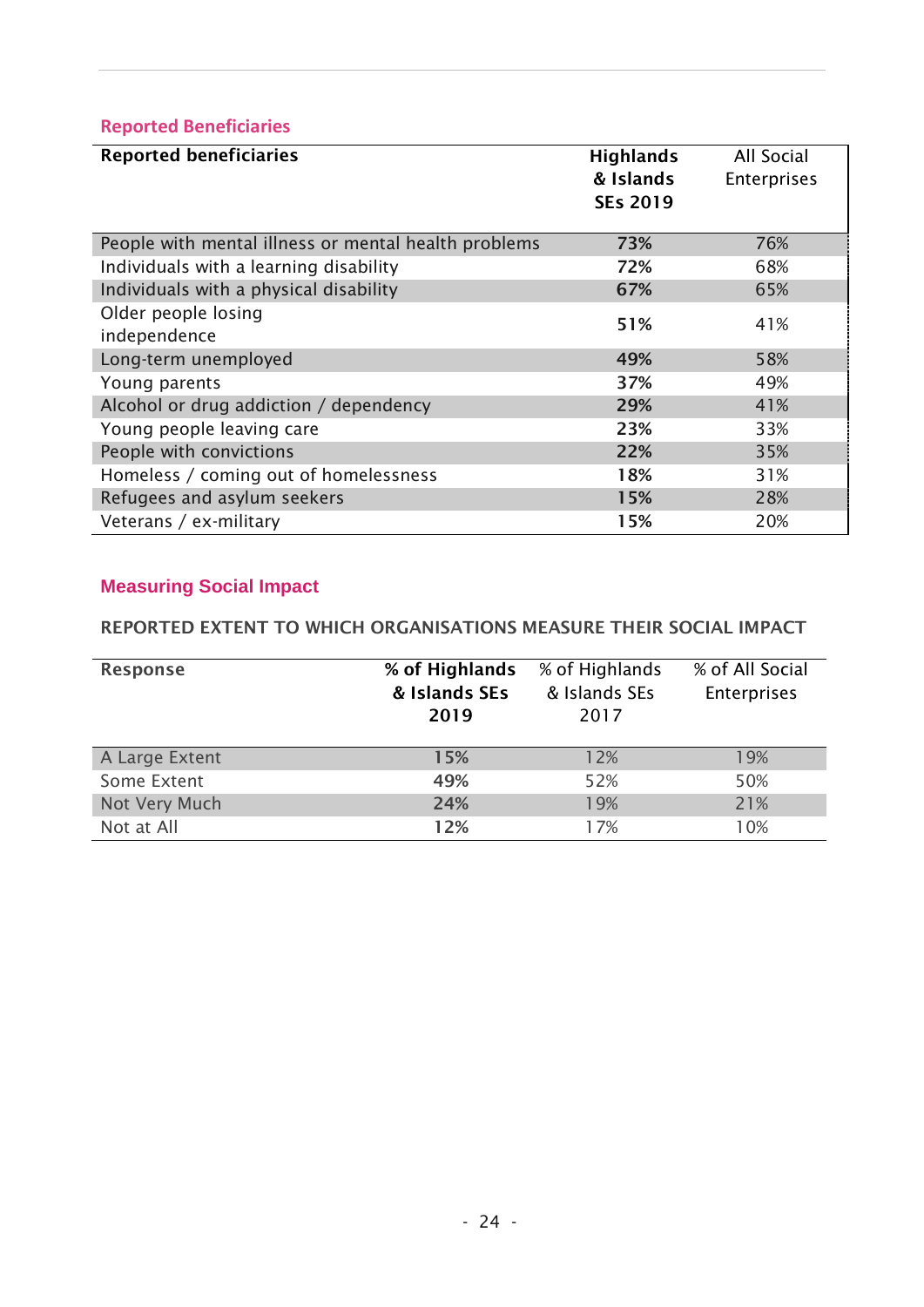# **8. Prospects and Needs**

## **Economic Climate**

| Reported Effect of The<br>Economic Climate Over the Last<br>12 Months on the Prospects of<br>Social Enterprises | % of Highlands<br>& Islands SEs<br>2019 | % of Highlands<br>& Islands SEs<br>2017 | % of All Social<br>Enterprises |
|-----------------------------------------------------------------------------------------------------------------|-----------------------------------------|-----------------------------------------|--------------------------------|
| Positively                                                                                                      | 10%                                     | 7%                                      | 9%                             |
| Neither Positively or Negatively                                                                                | 51%                                     | 58%                                     | 48%                            |
| Negatively                                                                                                      | 39%                                     | 35%                                     | 43%                            |

#### **Business Confidence**

| Reported Confidence in<br><b>Economic Prospects</b> | $%$ of<br>Highlands &<br><b>Islands SEs</b><br>2019 | % of Highlands<br>& Islands SEs<br>2017 | % of All Social<br>Enterprises |
|-----------------------------------------------------|-----------------------------------------------------|-----------------------------------------|--------------------------------|
| <b>More Confident</b>                               | 20%                                                 | 18%                                     | 20%                            |
| As Confident                                        | 47%                                                 | 49%                                     | 42%                            |
| Less Confident                                      | 33%                                                 | 34%                                     | 38%                            |

### **Changes Forecast**

|                                  | % All               | % All Highlands | % All Social |
|----------------------------------|---------------------|-----------------|--------------|
|                                  | Highlands &         | & Islands SEs   | Enterprise   |
|                                  | <b>Islands SEs</b>  | Forecasting     | Forecasting  |
|                                  | <b>Forecasting</b>  | Increase for    | Increase for |
|                                  | <b>Increase for</b> | 2018            | 2020         |
|                                  | 2020                |                 |              |
| Total income                     | 53%                 | 45%             | 42%          |
| Proportion of income from        | 45%                 | 32%             | 36%          |
| trading                          |                     |                 |              |
| Contracts with the public sector | 23%                 | 8%              | 18%          |
| Geographic coverage              | 30%                 | 20%             | 24%          |
| Product/service range            | 53%                 | 46%             | 47%          |
| Demand for services              | 75%                 | 53%             | 61%          |
| <b>Operating costs</b>           | 78%                 | 72%             | 73%          |
| Joint working with others        | 64%                 | 51%             | 56%          |
| Reliance on grants               | 29%                 | 25%             | 27%          |
| Total employees                  | 37%                 | 26%             | %            |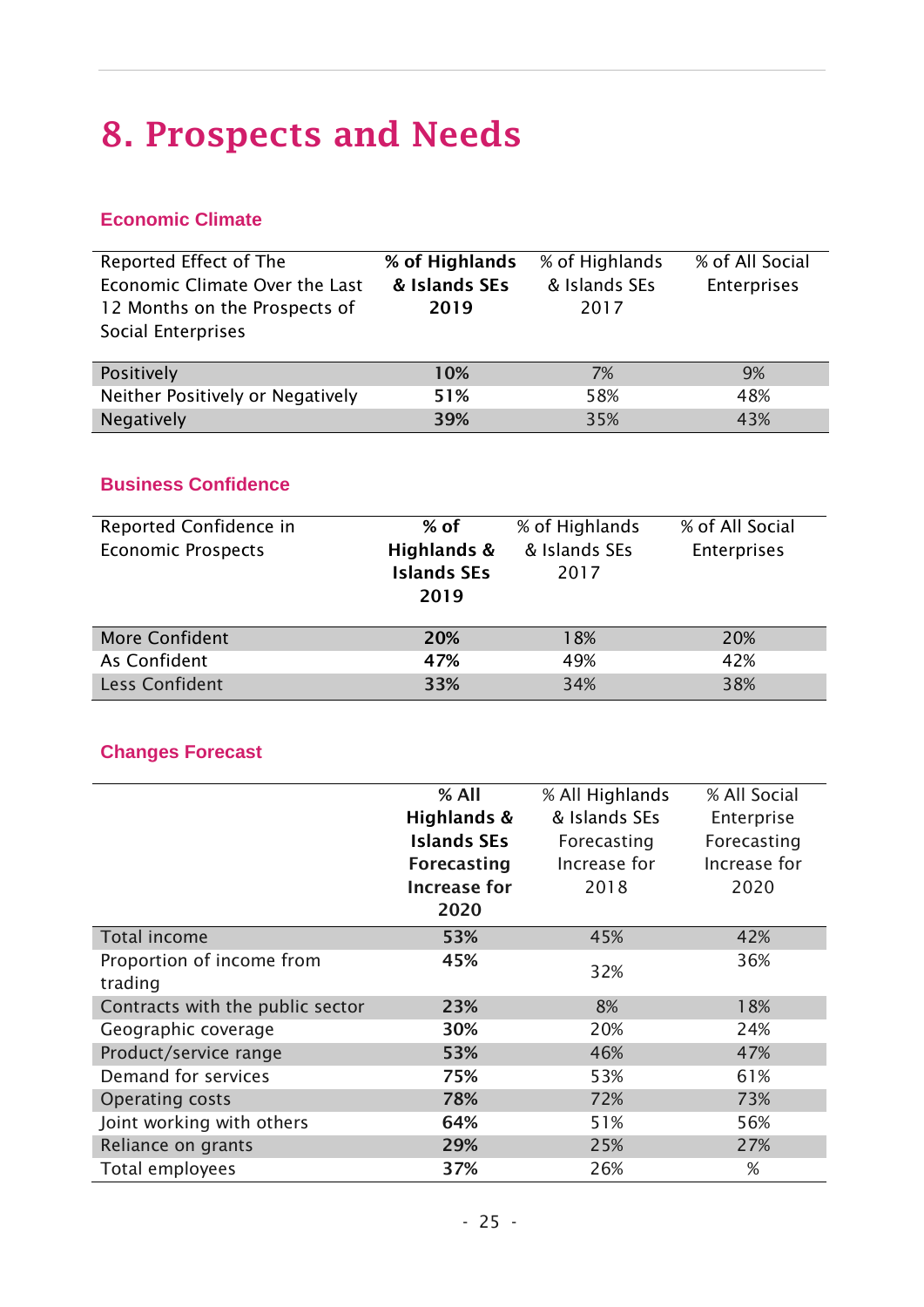## **Key Challenges**

| Obstacle/barrier                                                                 | $%$ of<br><b>Highlands</b><br>& Islands<br><b>SEs 2019</b> | $%$ of<br>Highlands &<br>Islands SEs<br>2017 | % of All<br>Social<br><b>Enterprises</b> |
|----------------------------------------------------------------------------------|------------------------------------------------------------|----------------------------------------------|------------------------------------------|
| <b>Insecure or Declining Grant Funding</b>                                       | 49%                                                        | 55%                                          | 50%                                      |
| Lack of Time/Capacity to Develop Trading<br>Potential                            | 45%                                                        | 54%                                          | 46%                                      |
| <b>Increasing Costs</b>                                                          | 45%                                                        | 49%                                          | 47%                                      |
| <b>Recruitment and Retention Difficulties</b>                                    | 20%                                                        | 19%                                          | 18%                                      |
| <b>Skills Gaps or Shortages</b>                                                  | 19%                                                        | 25%                                          | 18%                                      |
| <b>Difficulty Accessing Finance</b>                                              | 17%                                                        | 21%                                          | 17%                                      |
| <b>Cashflow Difficulties</b>                                                     | 16%                                                        | 21%                                          | 20%                                      |
| <b>Difficult Market/Trading Conditions</b>                                       | 14%                                                        | 20%                                          | 20%                                      |
| Public Awareness or Preconceptions of<br>Social Enterprise                       | 12%                                                        | 18%                                          | 17%                                      |
| Difficulty Complying With Regulations<br>or Legislation                          | 12%                                                        | 15%                                          | 10%                                      |
| <b>Difficulties Securing Public</b><br><b>Contracts/Service Level Agreements</b> | 11%                                                        | 10%                                          | 16%                                      |
| <b>Competition Within the Market</b>                                             | 9%                                                         | 11%                                          | 16%                                      |
| <b>Inadequate Business Support</b>                                               | 9%                                                         | 8%                                           | 11%                                      |

## **Access to Finance**

### **REPORTED AWARENESS, ATTITUDES AND USE OF REPAYABLE FINANCE**

| <b>Reported Position</b>   | Highlands &<br><b>Islands SEs</b><br>2019 | Highlands &<br><b>Islands SEs</b><br>2017 | All Social<br>Enterprises |
|----------------------------|-------------------------------------------|-------------------------------------------|---------------------------|
| Aware of the Options       | 54%                                       | 54%                                       | 56%                       |
| <b>Willing to Consider</b> | 31%                                       | 30%                                       | 30%                       |
| Able to Access             | 38%                                       | 34%                                       | 38%                       |
| Currently Making Use of    | 17%                                       | 13%                                       | 16%                       |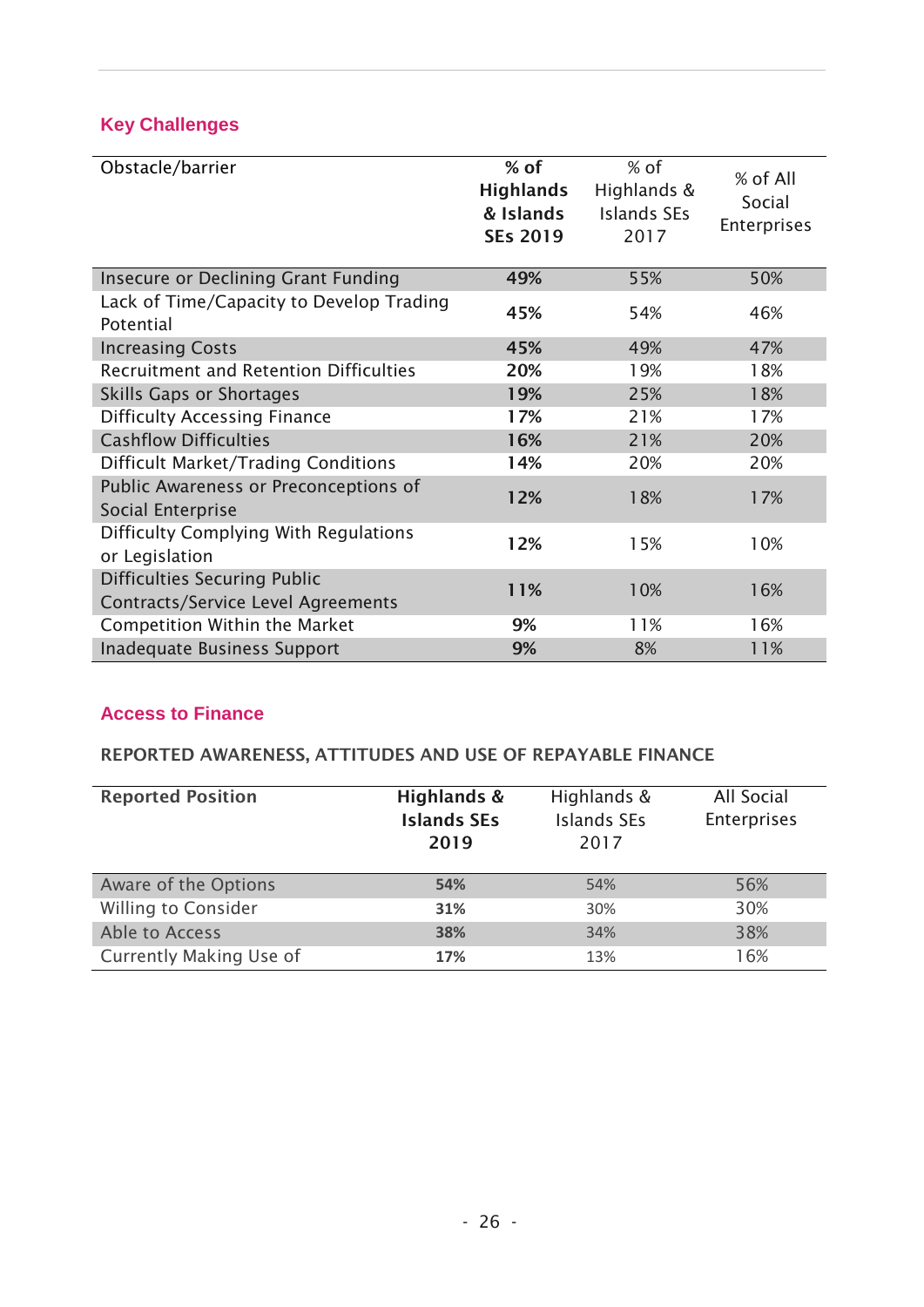| Types of Finance Applied for in % of Highlands<br>Last 12 Months | & Islands SEs<br>2019 | % of Highlands<br>& Islands SEs<br>2017 | % of All Social<br><b>Enterprises</b> |
|------------------------------------------------------------------|-----------------------|-----------------------------------------|---------------------------------------|
| A Loan                                                           | 10%                   | 9%                                      | 10%                                   |
| A Grant                                                          | 70%                   | 74%                                     | 72%                                   |
| An Overdraft                                                     | 4%                    | 4%                                      | 4%                                    |
| <b>Equity Finance</b>                                            | 0%                    | 0%                                      | 1%                                    |
| Leasing/Hire Purchase                                            | 4%                    | 2%                                      | 4%                                    |
| <b>Community Share Capital</b>                                   | 1%                    | 1%                                      | 1%                                    |
| None of the Above                                                | 25%                   | 25%                                     | 25%                                   |

## **Support Needs**

| Forms of Support That Social                      | $%$ of             | % of               | % of All Social |
|---------------------------------------------------|--------------------|--------------------|-----------------|
| Enterprises Might Benefit from in the             | Highlands &        | Highlands &        | Enterprises     |
| Next 12 Months                                    | <b>Islands SEs</b> | <b>Islands SEs</b> |                 |
|                                                   | 2019               | 2017               |                 |
|                                                   |                    |                    |                 |
| <b>Attracting New and Young Talent</b>            | 33%                | 40%                | 27%             |
| Developing Your Marketing Strategy                | 32%                | 36%                | 34%             |
| <b>Measuring Social Impact</b>                    | 31%                | 44%                | 37%             |
| Collaborating with Others to Succeed              | 30%                | 36%                | 32%             |
| <b>Researching New Opportunities</b>              | 30%                | 39%                | 32%             |
| Developing Your Workforce                         | 28%                | 38%                | 32%             |
| Developing New Products or Services               | 26%                | 35%                | 28%             |
| Developing Digital Capabilities                   | 24%                | 31%                | 29%             |
| Preparing a Business Plan for Growth              | 23%                | 33%                | 26%             |
| Planning for Business Change and                  | 21%                | 28%                | 23%             |
| Succession                                        |                    |                    |                 |
| <b>Improving Environmental</b>                    | 19%                | 17%                | 16%             |
| Sustainability                                    |                    |                    |                 |
| <b>Improving Your Business Practices</b>          | 17%                | 33%                | 21%             |
| Developing Leadership Capabilities                | 16%                | 30%                | 22%             |
| <b>Learning New Business Skills</b>               | 16%                | 23%                | 18%             |
| <b>Finding Property Solutions</b>                 | 15%                | 15%                | 15%             |
| <b>Tendering for Public Sector Contracts</b>      | 13%                | 11%                | 20%             |
| <b>Finding a Business Mentor</b>                  | 11%                | 17%                | 16%             |
| Starting up a New Business Venture                | 8%                 | 11%                | 9%              |
| Managing Your Intellectual Property               | 8%                 | 10%                | 9%              |
| Attracting Repayable/Loan Finance                 | 6%                 | 10%                | 7%              |
| Recovering from Business Difficulties             | 4%                 | 4%                 | 7%              |
| Doing Business in International<br><b>Markets</b> | 3%                 | 7%                 | 4%              |